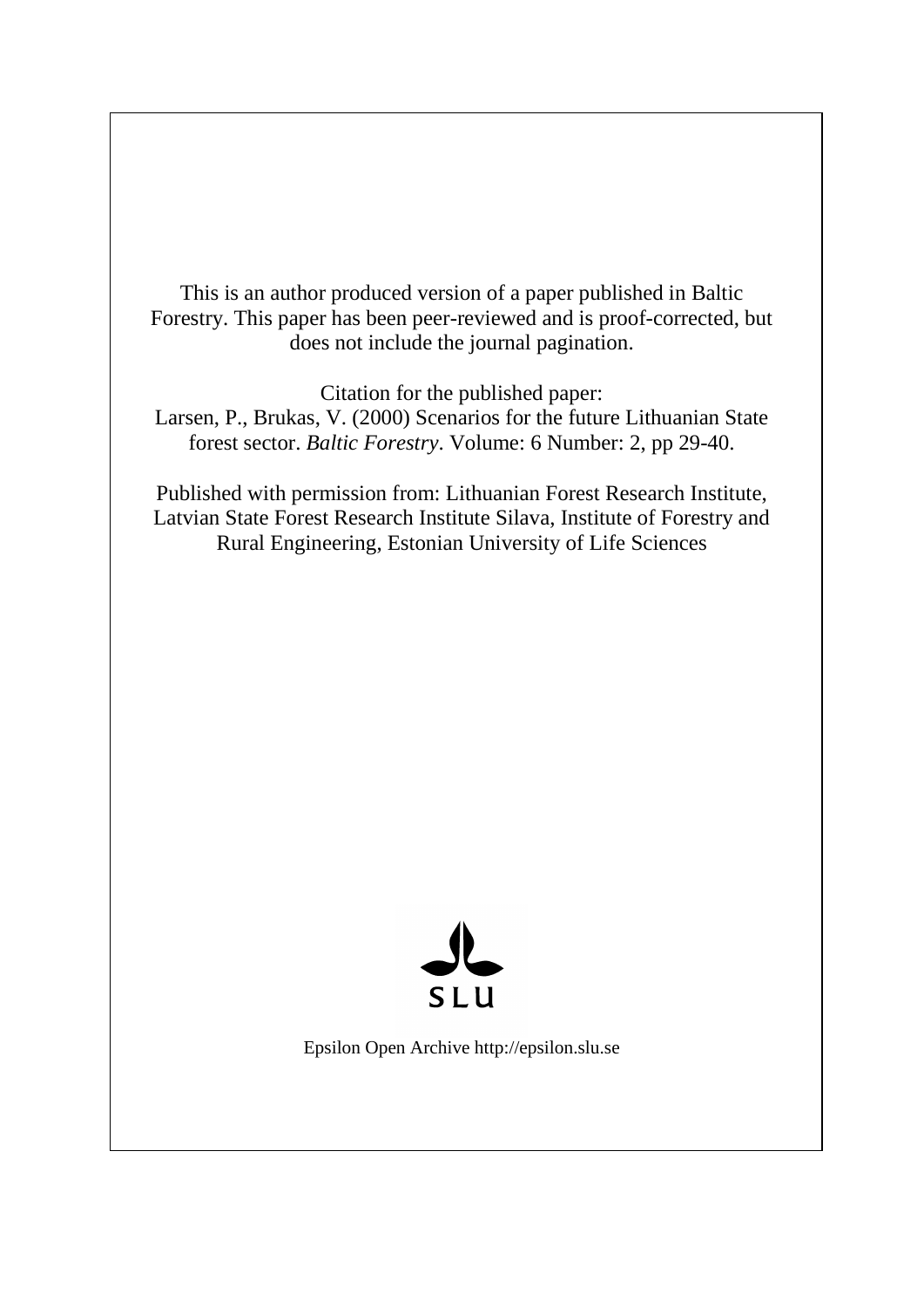| Title:          | Scenarios for the Future Lithuanian State Forest Sector             |  |  |  |
|-----------------|---------------------------------------------------------------------|--|--|--|
| Authors:        | Peter Vind Larsen, M. Sc. (Forestry)                                |  |  |  |
|                 | Vilis Brukas, Ph.D. Student                                         |  |  |  |
|                 | The Royal Agricultural and Veterinary University, Unit of Forestry, |  |  |  |
|                 | 23, Rolighedsvej, DK-1958 Frederiksberg C, Denmark                  |  |  |  |
|                 | e-mails: $pvl(\hat{a})$ iwc.dk; $vb(\hat{a})$ kvl.dk.               |  |  |  |
|                 |                                                                     |  |  |  |
| Correspondence: | Vilis Brukas                                                        |  |  |  |
|                 | The Royal Veterinary and Agricultural University                    |  |  |  |
|                 | Department of Economics and Natural Resources                       |  |  |  |
|                 | Unit of Forestry                                                    |  |  |  |
|                 | 23, Rolighedsvej, DK-1958 Frederiksberg C                           |  |  |  |
|                 | Denmark                                                             |  |  |  |
|                 | Phone: +45 35 28 22 48 / +45 35 28 22 28                            |  |  |  |
|                 | Fax: +45 35 28 26 71                                                |  |  |  |
|                 | e-mail: vb@kvl.dk                                                   |  |  |  |
|                 |                                                                     |  |  |  |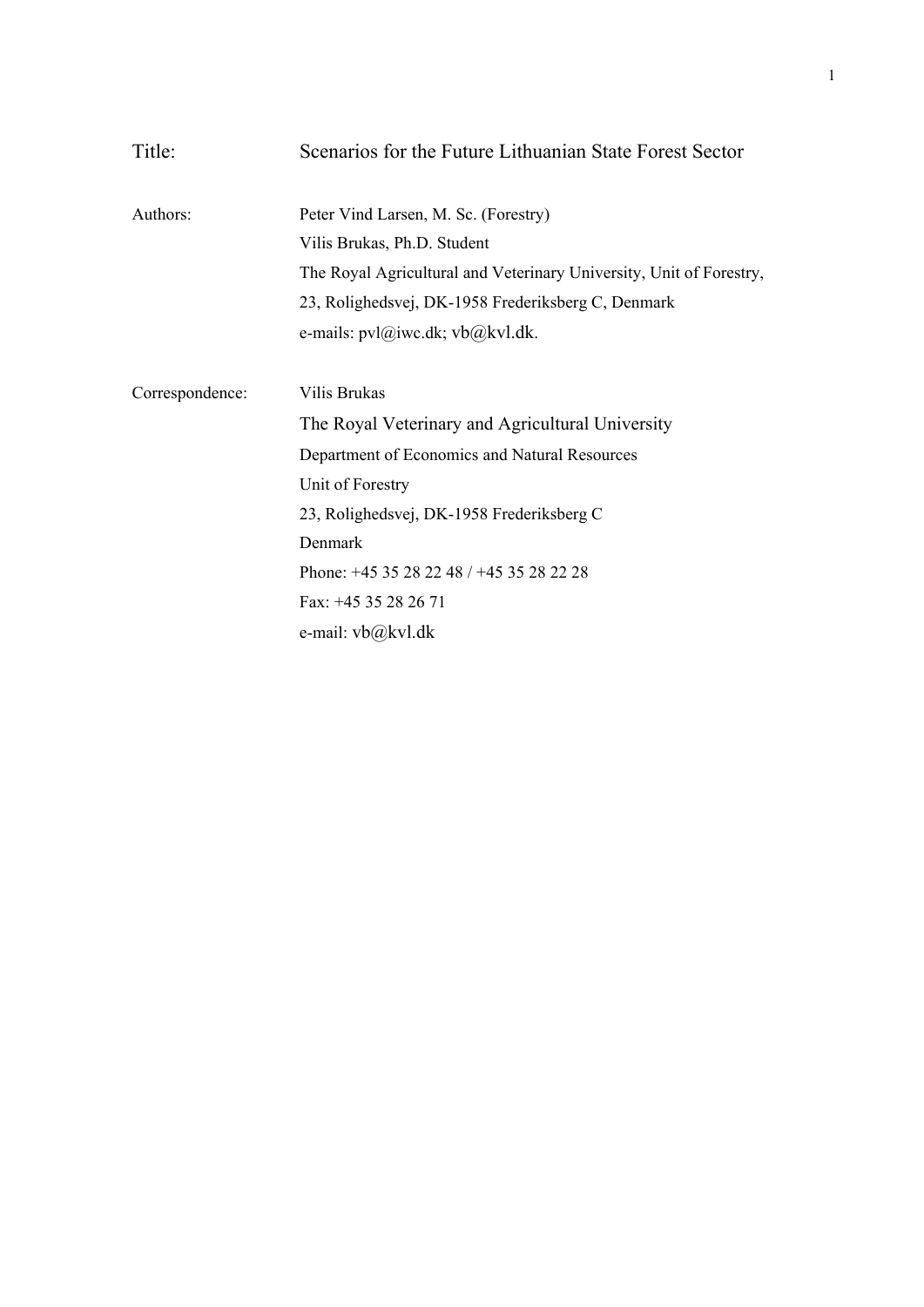#### Abstract

Three alternative scenarios to the much debated present organisation of the Lithuanian State forest sector are examined: (i) *the integrated*, where all functions are delegated to one central administrative authority – the Danish prototype, (ii) *the commercialised*, where State forests are managed by a commercial State company – the Irish prototype, and (iii) *the minimalistic*, where only negligible forest areas of special importance remain in State ownership – the Swedish prototype. The scenarios are assessed according to six imperatives: (i) sort out the ambiguity of the present structure, (ii) increase the profitability, (iii) reduce the level of public spending, (iv) accommodate changes in ownership structure, (v) rely on a holistic approach, and (vi) comply with the national forest policy. If adopted, any of the scenarios would most likely improve the various elements of State forestry, although in substantially different ways. Politicians will take the final decision that may be supported by the findings of this study.

**Key words:** State forestry, Lithuania, Europe, institutional framework, scenario analysis.

# **Introduction**

Like the rest of the Society, Lithuanian forestry has undergone significant changes since restoration of independence 10 years ago and radical changes are still in progress. The key drivers to this development are the fundamentally altered economic conditions and the ongoing forest privatisation. By January 2000, some 20 per cent of Lithuania's forest area had been privatised. Other 27 per cent are reserved for privatisation although the exact structure of future ownership to this substantial forest area is still uncertain.

The remaining 53 per cent is managed by State Forest Enterprises, SFEs, that are direct descendants of the Soviet leskhozes. In addition to the traditional tasks of forest management, SFEs have the functions of consultancy and control of private forest owners, e.g. issuing of felling permissions. This arrangement is in discordance with market principles as SFEs gain authority over their only rivals in the production of timber.

Contrary to lower administrative levels, top forestry administration has experienced significant structural changes in the 1990s. In 1996, the Ministry of Forestry was changed into a department at the Ministry of Agriculture and in 1998 transferred to the Ministry of Environment, as Department of Forest and Protected Areas, DFPA. These changes were made in an attempt to optimise Ministerial structures rather than as a result of deliberate sector policy. The most decisive institutional rearrangement occurred in 1996, when General Forest Enterprise, GFE, was established to better coordinate the commercial activities in SFEs, whereas DFPA was given the administrative function with respect to formulation of the national forest policy and provision of services to the public administration. SFEs, DFPA, Forest Inventory and Management Institute (FIMI) and Forest Control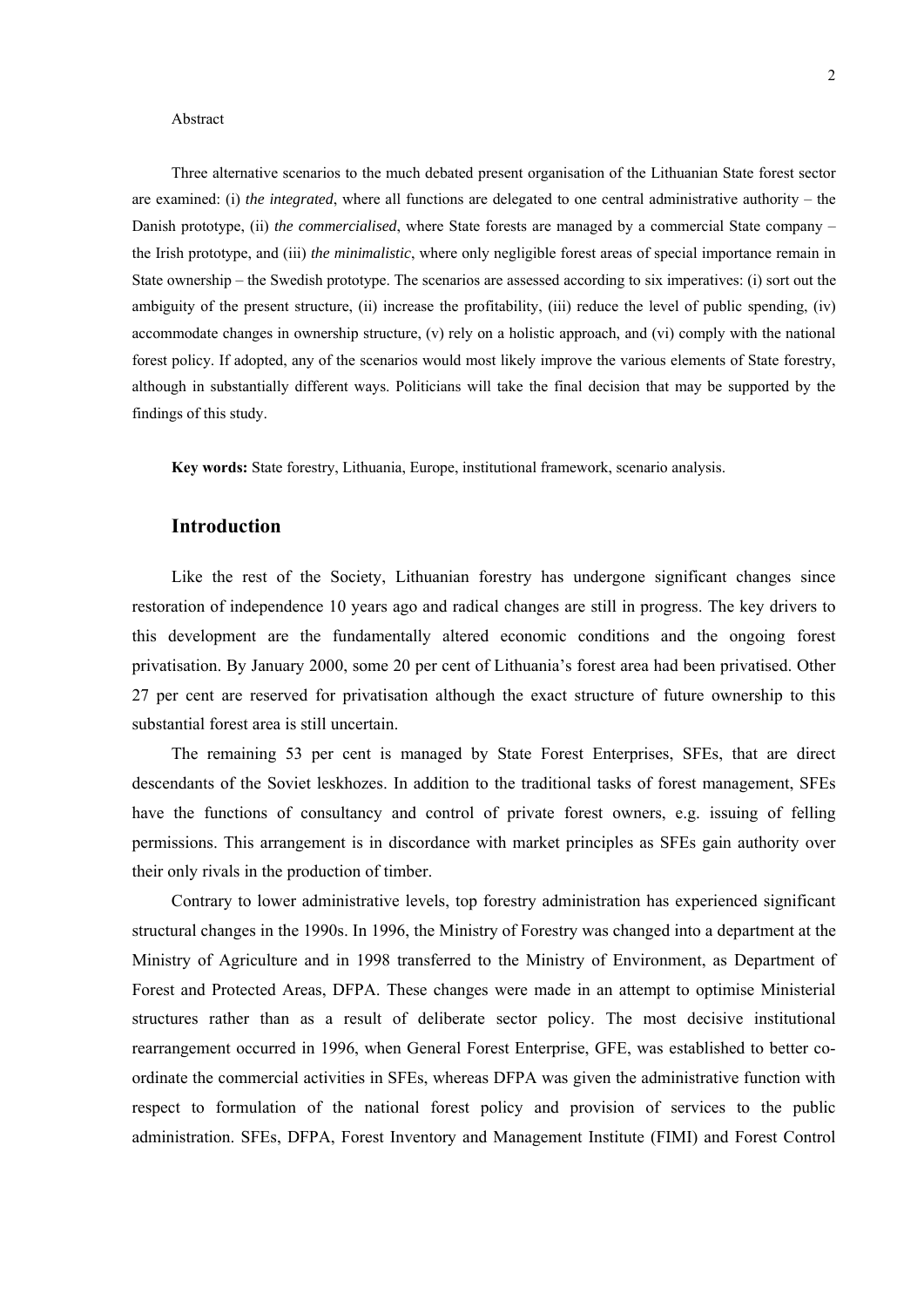Section at the State Environmental Protectorate share the implementation of the national forest policy (Figure 1).

# [Insert Figure 1 about here]

However, the division of functions is not as clear as it might appear at the first glance. Administrative function is, as expected, fulfilled mainly by DFPA, which is responsible for, e.g. the formulation of legal documents related to forestry. DFPA also holds a certain degree of jurisdiction over SFEs, e.g. in regard to extension and control functions towards the private forest sector and the adjustments of the overall administrative framework such as appointment of SFE managers. In addition, the commercial game management in State forests is coordinated by DFPA.

The role of GFE in commercial matters becomes even fuzzier due to the system of financing. The economic turnover from commercial forest management is gathered in the Forest Fund, which basically is working as "bank account" for each SFE. The economic independence of SFEs is, however, somewhat modified as some of the surplus on the "bank account" of a SFE is transferred to the central part of the Forest Fund, for use in covering possible deficits of other SFEs. Further, part of the Forest Fund is used to finance other elements of the State forest sector such as FIMI and the consultant service to private forestry. The administration of the Forest Fund is done mainly by DFPA.

The present structure has brought little else than overlapping of functions and tensions between the two main administrative authorities. The deficiency of the institutional framework is regarded as one of the most serious issues in Lithuanian forestry and is subject to ongoing debate, e.g. (Vasiliauskas 1999, Brukas 2000a). Vested political interests rule the debate, as the issue has not been subject to scientific investigation. This paper addresses the future development of the Lithuanian State forest sector by examining several scenarios as alternatives to the present structural framework.

# **Theoretical prerequisites**

Addressing the formation and implementation of forest policies, Merlo and Paveri (1997) stress the importance of choosing not only one most appropriate policy tool for solving a certain problem, but searching for an optimal tools mix consisting, e.g. of various juridical-mandatory and economicfinancial tools. They acknowledge that the institutional framework has essential importance for the application of any possible forest policy tool. Insufficient research on adequate topics often is the root of failure in forest policy. Similar concern is expressed by Hagenstein (1989) who underlines the *descriptive* nature of research on institutions, which to a great extent applies also to this study.

Classifying the main functions and policy instruments facilitates analysis of the structural organisation. The functions of State forestry may be divided into three main groups: (i) *The administrative function* is twofold: inwardly directed towards administration of physical management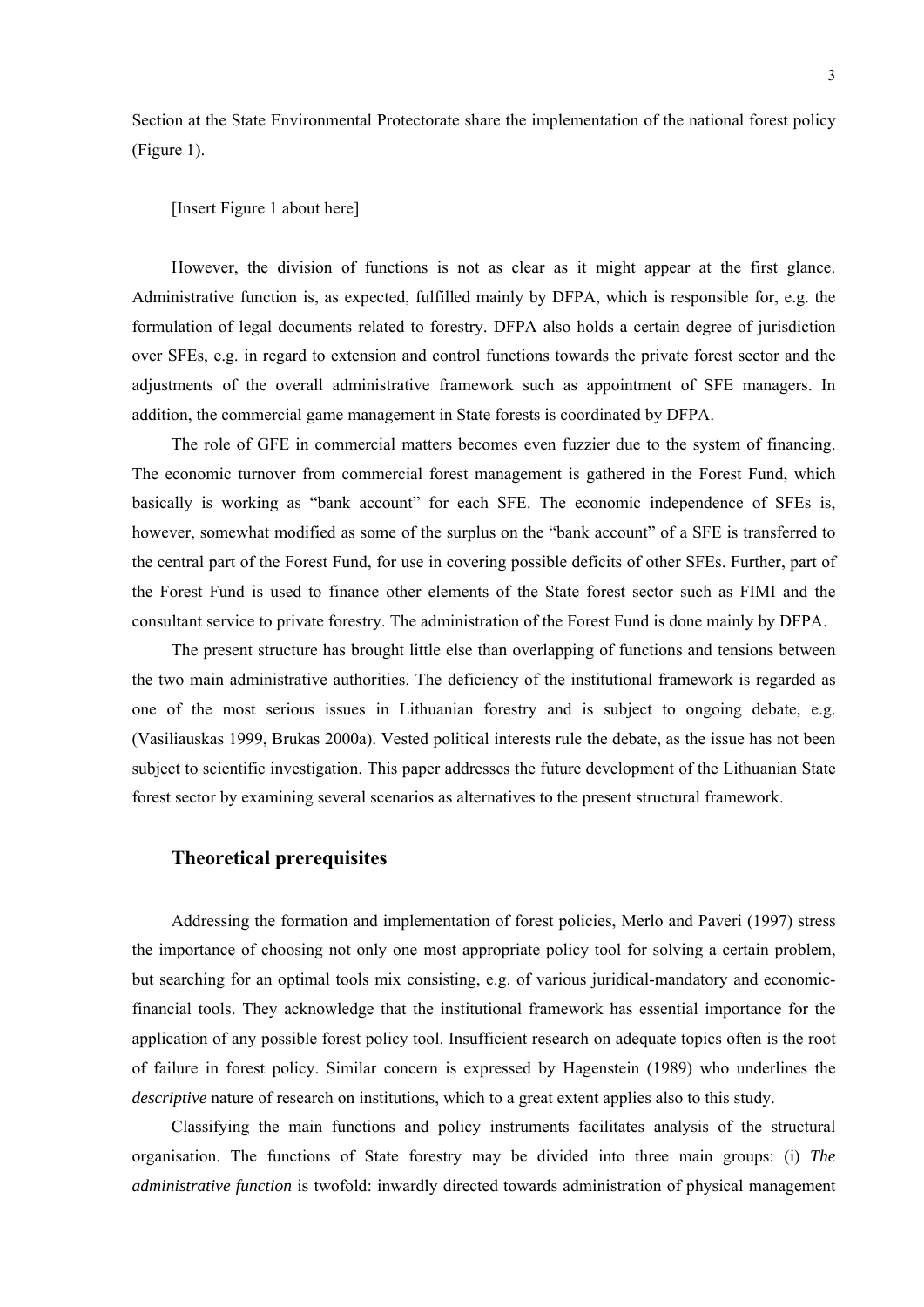structures of State forestry itself; outwardly directed as a part of public administration, e.g. in regard to private forestry. (ii) *The commercial function* has traditionally been to contribute to the economic base of the State, by appropriately utilising the forest resource. (iii) *The function of contribution to policies in other sectors* is the primary objective in many countries. State forestry usually has a substantial weight in contributing to a country's environmental and economic policies, including nature conservation, regional development, trade policy and redistribution of wealth. Social policy is also affected, e.g. by the provision of recreational facilities.

Structural organisation of the State forest sector is linked with forest policy but exact determination of the relationship is difficult. Ideally, the structure of the sector is a political decision arising from national forest policy. In practice, the opposite link is often observed, as top forestry authority plays the key role in formulating the forest policy and, like any other institution, attempts to persist its routines beyond the historical moment and conditions (March and Olsen 1989). In any case, implementation of national forest policy is a core responsibility of the State forest sector. The available instruments may be grouped as follows: (i) *juridical*, mainly expressed through supervision of the national forest law, (ii) *normative* or *demonstrative*, by which the imitation of good stewardship is created, and (iii) *incentives*, extension or financial initiatives.

# **Materials and methods**

#### *Analytical process*

The overall methodological approach is a scenario analysis, i.e. several alternative structural arrangements of the State forest sector are compared. The analytical process comprises five steps (Figure 2).

[Insert Figure 2 about here]

- 1. Analysis of the existing situation in the Lithuanian State forestry.
- 2. Identification of a number of imperatives, or evaluation criteria.
- 3. Drawing up scenarios for the future structure of Lithuanian State forestry.
- 4. Evaluation of the combined effects a scorecard assessment.
- 5. Interpretation of the results obtained, leading to recommendations and conclusions.

*Step 1* relies on the background and contents of the forest policy and institutional framework in Lithuanian forestry. Based on this, imperatives are identified in *Step 2*. Experiences of selected European countries are the sources for creating the scenarios in *Step 3*. Findings of *Steps 3 and 4* could be regarded as partial results of the analysis but are here considered to be material for the core *Step 4*,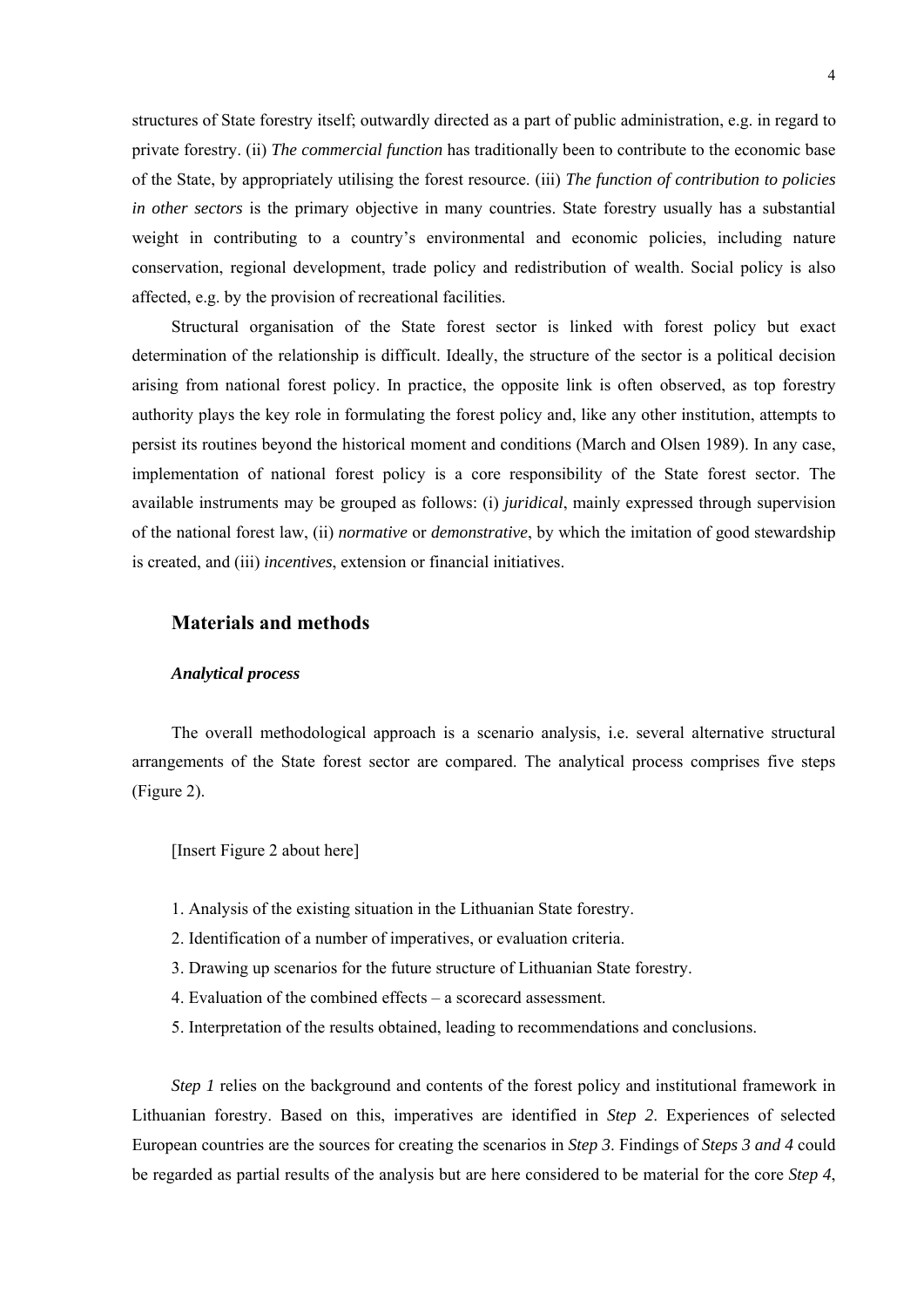where the principal results are obtained. Finally, *Step 5* brings the general recommendations seen as an input to the debate on the future structure of the Lithuanian State forest sector. Details on materials and methods can be found in Larsen (2000).

#### *Imperatives*

Imperatives are here defined as general principles on which any chosen strategy for change should depend. Regarding the present situation and the future aspiration for a balanced sustainable development of Lithuanian forestry, six such imperatives may be outlined. Thus, the future structure of the Lithuanian State forest sector should:

- (i) Sort out the ambiguity in respect of the distribution of responsibilities, both within the State forest sector and in the relationship between State and private forestry.
- (ii) Increase, or at least maintain, the present profitability of State forestry.
- (iii) Maintain, or preferably reduce, the level of public spending in the State forest sector.
- (iv) Accommodate the future changes in ownership structure and be flexible enough to work under any possible end result of the ongoing restitution process.
- (v) Take a holistic approach to the entire forest sector, not forgetting the effects of State forestry on the emerging private forest sector.
- (vi) Be in compliance with the national forest policy and support its implementation.

Apart from all this, the future structure should not conflict with any of the fundamentals of other sector policies or national political foundations of the Lithuanian Society.

## *Scenarios*

Continuation of the present organisational structure (as found by January, 2000) serves as a zero scenario, i.e. a benchmark for comparison with other scenarios. As sources of inspiration, three European countries have been selected whose State forestry is organised in fundamentally different ways. Key figures on the forest sector of these countries are presented in Table 1.

[Insert Table 1 about here]

# *Denmark – an integrated approach*

One of the fundamental changes introduced to Danish forestry with the 1996 Forest Act was the equal priority given to wood production and non-wood benefits (Helles 2000). In State forests, even greater emphasis is put on the latter. Forestry administration is concentrated in the Forest and Nature Agency at the Ministry of Environment and Energy, relating its responsibilities to the management of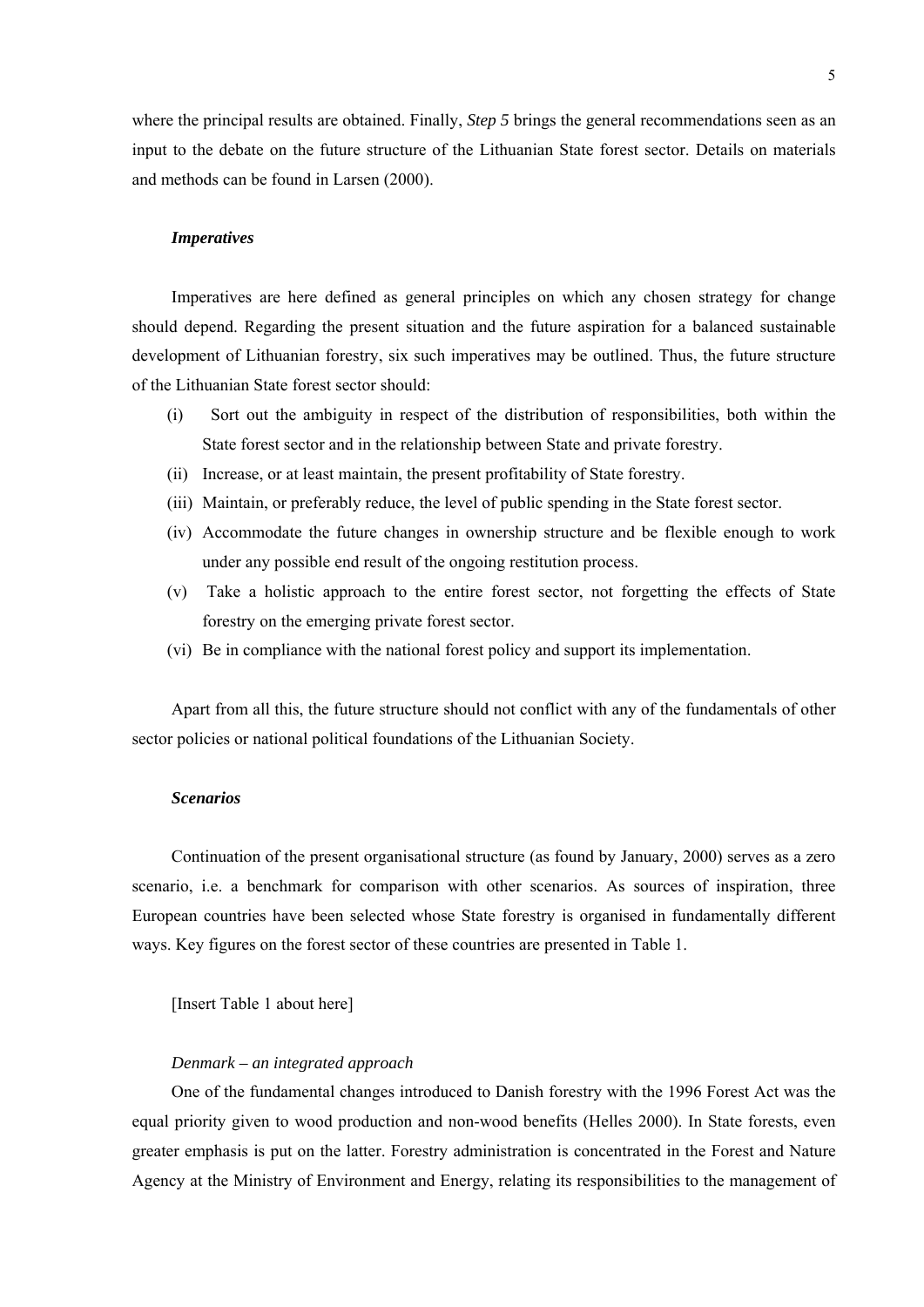nature resources in a broad sense. State forest districts carry out the physical management of State forests and the implementation of the national forest policy. The integrated structure complies with policy priorities, where support of other sector policies, especially environmental, plays a major role. Policy implementation relies mainly on incentives and normative actions, while the supervision of the Forest Act is relatively indulgent.

# *Ireland – a commercialised approach*

Contents of the strategic forest documents (Department of Agriculture… 1996) imply a production-focused national forest policy with a clear multifunctional fingerprint. This orientation was confirmed in 1989 when Coillte - The Irish Forestry Board Limited, IFBL was established. Despite the commercialisation, IFBL remains in public ownership and fulfils a number of non-commercial functions related to State forestry. National forest policy is implemented by the Irish Forest Service that relies on strict supervision and strong financial incentives, whereas the normative role is less apparent. The dominant market position of IFBL is not harmful at present as mature timber is almost absent on private estates, yet market discrepancies will likely ensue the revision of the current structure in foreseeable future.

## *Sweden – a minimalistic approach*

The fact that the Ministry of Industry and Commerce is overall responsible for forestry indicates emphasis on commercial timber production, even if the latest Forestry Act (1994) propagates the importance of non-market outputs. Major structural change occurred in 1993/94 when the former State forest property (3.3 million ha or 13 per cent of the total forest area) together with State forest industries was transferred to the private company Assi-Domän (Carnegie AB 1999). Two major objectives were to improve the commercial performance of State forestry and to inject capital to the Exchequer. In 1999, circa 900,000 ha was transferred from Assi-Domän to the newly created State company Sveaskog and State shares in Assi-Domän were reduced from 50.2 to 35 per cent. Assi-Domän could increase profitability, since much of the transferred area was low-productive. The State, on the other hand, got some area at its disposal, e.g. for assigning land for conservation purposes. However, the firm tradition of strong commercially oriented private forestry, and the minor extent to which State forestry owns or manages forestland, allows depicting the Swedish approach as minimalistic.

The National Forestry Board implements the national forest policy and, together with its regional offices, is responsible for forest inventory and environmental matters. The Board relies on rather strict supervision, e.g. forest owners are obliged to notify the regional office of all major silvicultural operations. Normative means and forestry extension are also well developed.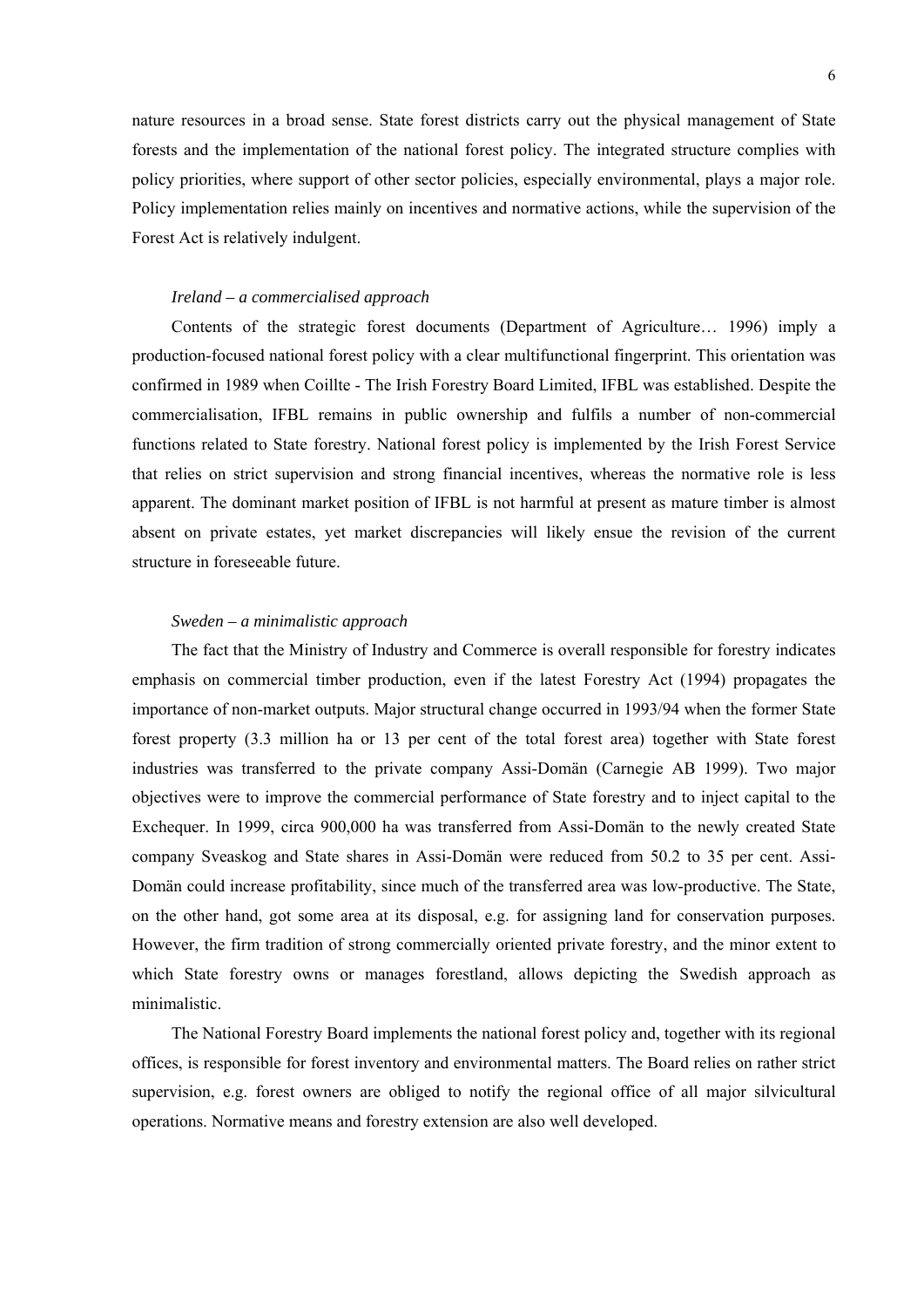#### *European overview*

It is interesting to clarify how the three approaches above overarch the variation of institutional forestry organisation in the rest of Europe. A number of countries have been overlooked and the findings are shown in Table 2. Sometimes organisational structure may not be assigned strictly to one of the approaches, as in the case of Poland. Without going into details, it is seen that the commercialised approach is the most common, especially in countries where structural change has been carried out in recent years: Austria (1997), Estonia (1999), Latvia (2000), Finland (1992), and Norway (1993).

[Insert Table 2 about here]

# **Results**

#### *Application of scenarios in Lithuania*

## *Scenario A: The Integrated*

The integrated structure means that all functions of the State forest sector are represented in one central administrative agency (Figure 3). In this case, GFE is abolished and the State forest holdings transferred directly to DFPA. The forestland is divided into a number of forest regions comprising: (i) a number of forest districts, formed on the basis of former SFEs, and (ii) any national park and other protected area, located within the physical boundaries of the forest region. The forest district is organised in a number of management units, dealing only with State forest holdings, and a unit for control and extension directed towards the private forest owners.

# [Insert Figure 3 about here]

The economic contribution to the State budget from the national forests comes primarily from tax revenues, as State forests are taxed in the same way as private forest owners. Apart from this, the forest regions contribute to the financing of the central DFPA and associated institutions. This is done through budgeting, where the Division of Accounting and Finances, in cooperation with the Planning Division, sets out the annual budget for the individual forest regions. In this, the contribution from the region to the financing of the central administration for the following year is specified. It is hereafter up to the forest region to seek the best possible financial result in fulfilling these overhead costs.

# *Scenario B: The Commercialised*

In Scenario B, GFE is transferred to a State company structure, holding the sole responsibility for the management of all State forestland, except for national parks and other forests with non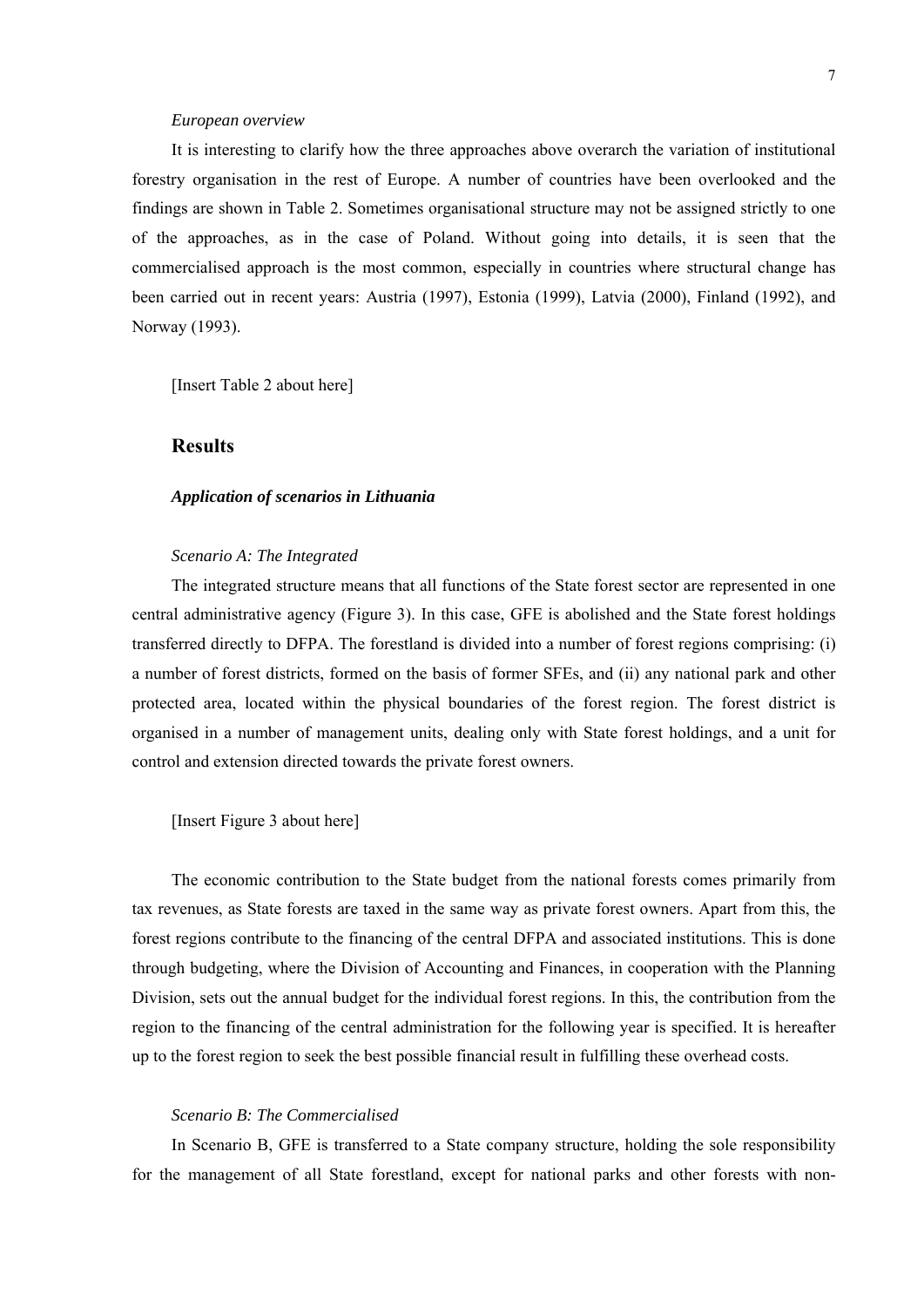commercial status, e.g. within protected areas. The Lithuanian State Forest Company, LSFC, concentrates on the commercial function of the State forest sector, other functions being left to the responsibility of DFPA (Figure 4).

## [Insert Figure 4 about here]

LSFC is working under the same conditions as any other private limited company within the forest sector, e.g. in regard to stewardship regulations and taxation. In addition to commercial forest management, the company can expand its business into other forestry related areas such as wood processing, contracting, and extension services. LSFC is, however, owned by the Ministry of Environment, which affects the running of the company in a number of ways, e.g. the Minister appoints and removes the directors and the chairman of the company's board of directors.

Within DFPA, the loss of SFEs leads to a need for an alternative structure of local representation throughout the country. A system of regional offices of DFPA secures the implementation of the forest policy, thus serving as the link between Society's interests in forestry and the management of all forestland.

The economic contribution to the State budget comes primarily from taxation of LSFC. However, the Minister has the power to assign part of the revenue from the company to the financing of other parts of the forest sector or other sectors. As a general rule, the revenue remains with the company, enabling its further consolidation.

# *Scenario C: The Minimalistic*

Scenario C results in the creation of two new companies, abolishment of GFE and reduction of the tasks carried out by DFPA (Figure 5). The Private Limited Timber Company, PLTC, is created as the State sells all its commercial forestlands, except those having binding status, e.g. in national parks. The purchase of shares in PLTC is open to anybody but the Government retains a relatively large proportion of the shares, though not the majority. This secures the possibility to affect the management of the substantial part of the country's forest resources now managed by PLTC, and allows expecting future dividends from the shares.

## [Insert Figure 5 about here]

Seeking to manage the remaining State forest area efficiently, the State company Nature Parks of Lithuania Limited, NPLL, is formed under the Ministry of Environment. NPLL is in theory selffinanced, getting its earnings from commercial forestry within its area, fees from visitors, and compensation from the State budget for the additional forest management considerations with respect to recreation, amenity, biodiversity, etc.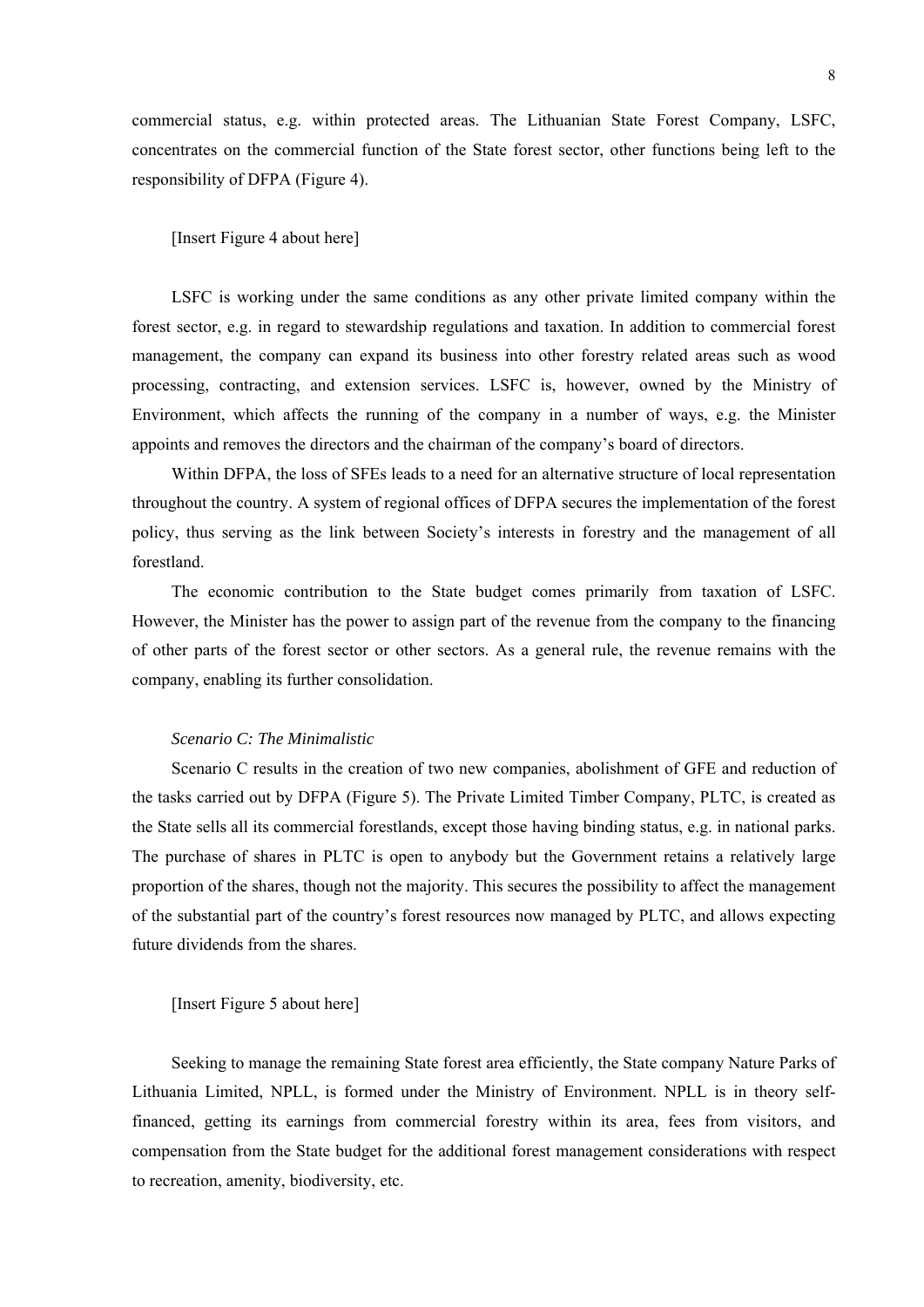The main contribution to the State budget stems from taxation, including taxation of PLTC. Apart from this, the Government obtains dividends from the stocks of the company. A minor contribution to the Exchequer comes via taxation of NPLL. One major issue regarding the economics of this scenario is the one-time contribution to the Exchequer, arising from the selling of State forest property to the private company.

#### *Imperatives versus Scenarios*

The combined scores of the three scenarios are presented in Table 3. In the following, the findings are briefly commented on seeking to provide an impression of the key elements of evaluation.

[Insert Table 3 about here]

#### *Imperative i: Sort out the ambiguity of the present structure*

The ambiguity primarily arises due to the elements of doubling in duties and functions of DFPA and GFE, the double submission of SFEs to both DFPA and GFE, and the conflicting role of SFE towards the private forest owners, being simultaneously controller, provider of extension and competitor on the wood market. The two-sidedness of the imperative is best addressed by dividing it into two parts, where *i*a is the relations within the State forestry sector and *i*b is the relations between the elements of State and private forestry.

Regarding *i*a, all three scenarios would result in a reduced ambiguity of the structure within the State forest sector. In scenario A, this is achieved by reducing the number of highest administrative authorities within the Ministry, thus clarifying the areas of responsibility and simplifying the chain of command between the administrative and the physical management levels. Scenarios B and C create a very clear division in the organisational structure between the administrative and the commercial function, where the latter is directly linked to the management of the State forest properties. Regarding *i*b, Scenario A results in no change in relation to the present structure. On the other hand, the clear distinction of the functions under Scenarios B and C enables DFPA to concentrate its efforts on control and implementation of the national forest policy, where all ownership forms are treated in similar ways.

## *Imperative ii: Increase or at least maintain profitability*

Comparing the profitability of State forestry in different countries is somewhat troublesome, as commercial preconditions (composition of tree species, age class distribution, price structure, labour costs, etc.) and accounting principles differ among the countries. This should, however, not prevent the attempt to make such an evaluation. The profitability is well described by the profit ratio (*pre-tax profit / turnover x 100 per cent*) that shows the capability of making money with whatever natural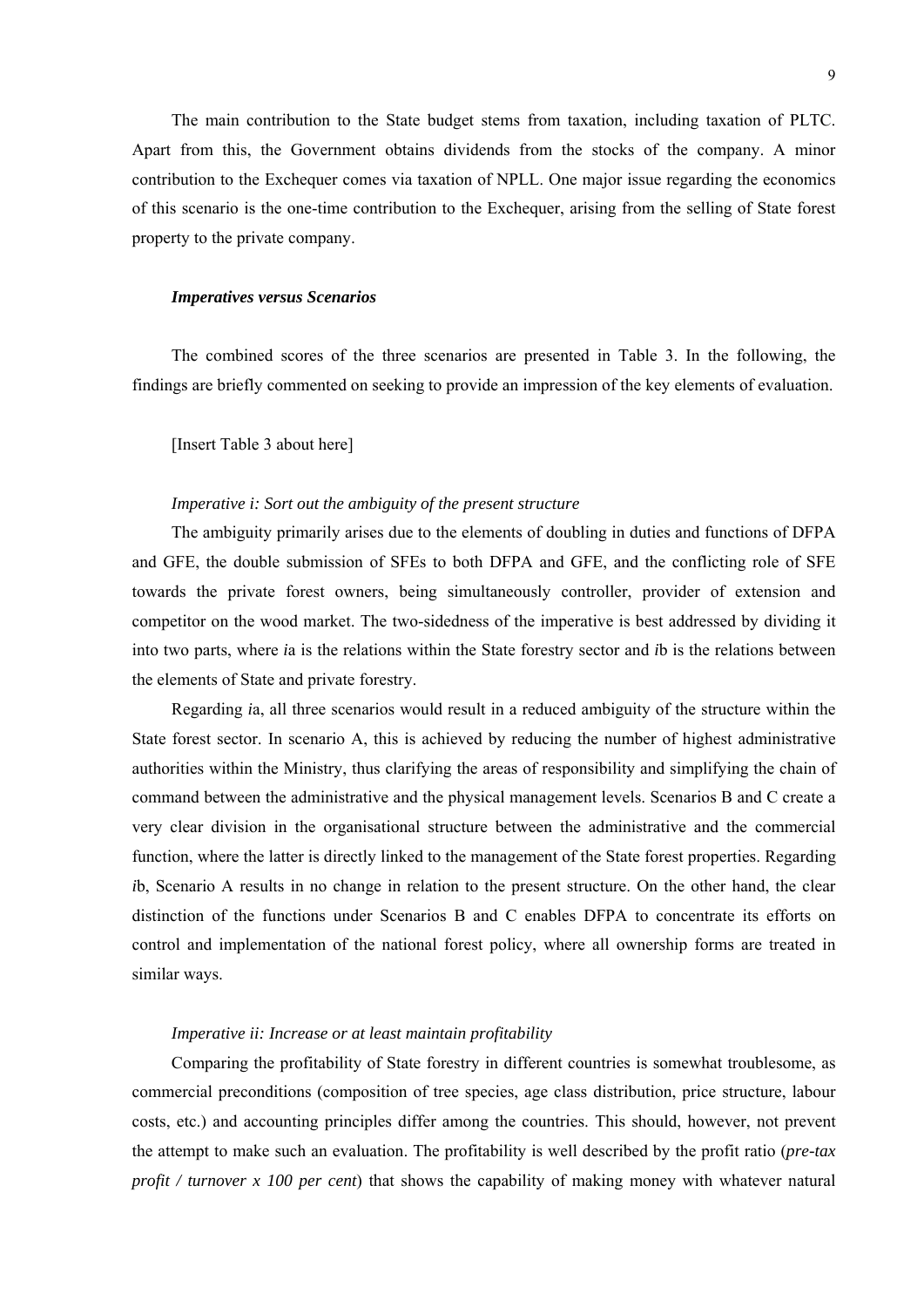resource is available. Table 4 shows that Sweden and Ireland are doing significantly better than Lithuania and Denmark. Interestingly, Sweden has the lowest net annual increment per hectare but the best economic performance. The annual increment of the Swedish forests is a mere half of that in Ireland, 55% of the Danish equivalent, and two thirds of the increment of Lithuanian forests (UN/ECE 1992; Forest Inventory… 1998). The findings lead to a tentative conclusion that the profitability of the forest management is increasing parallel to the degree of private ownership.

#### [Insert Table 4 about here]

The scores of Scenarios B and C are consistent with the findings in Table 4, whereas Scenario A has been given one point, even though the figures from the Danish State forestry indicated a very poor financial performance mainly resulting from the low priority of the commercial function. In Lithuania, Scenario A is likely to increase profitability since individual budgetary demands on the forest regions should replace the present system where a great part of profits is transferred to the central Forest Fund. In this way, motivation for economic efficiency is created, as forest regions have at their disposal any would-be surplus of the commercial activities.

# *Imperative iii: Maintain, or preferably reduce the level of public spending*

One of the key figures in evaluating the level of public spending in the State forest sector is the number of officials dealing with policy and other general issues of the sector, as well as people employed with the implementation of the national forest policy. Applying Scenario A, the restructuring can be based on the existing structure of State forestry. SFEs can merge and be transformed into forest regions and the number of forest districts can likewise be reduced, as privatisation of the forestland proceeds, which in turn would reduce the public spending. Nevertheless, even if the present structure is maintained, reduction of SFEs is expected, as the land area under their management is gradually reduced. However, the simplification of the higher administrative structure within the Ministry will yield additional savings as compared to the continuation of the present structure.

Scenario B results in creation of an entirely new organisation in order to represent DFPA on a local level to ensure supervision of the forest law and extension to the forest owners. In return, the creation of LSFC is expected to reduce the number of employees at all levels due to increased efficiency. The combined effects of Scenario B are likely to result in decreased number of employees in the forest authority. Similar effects might be expected under Scenario C as well. However, according to the general principles of the link between ownership type and economical performance (as outlined under the analysis of *imperative ii*), a further efficiency gain should be expected, as part of the State owned land is transferred to the company structure of NPLL.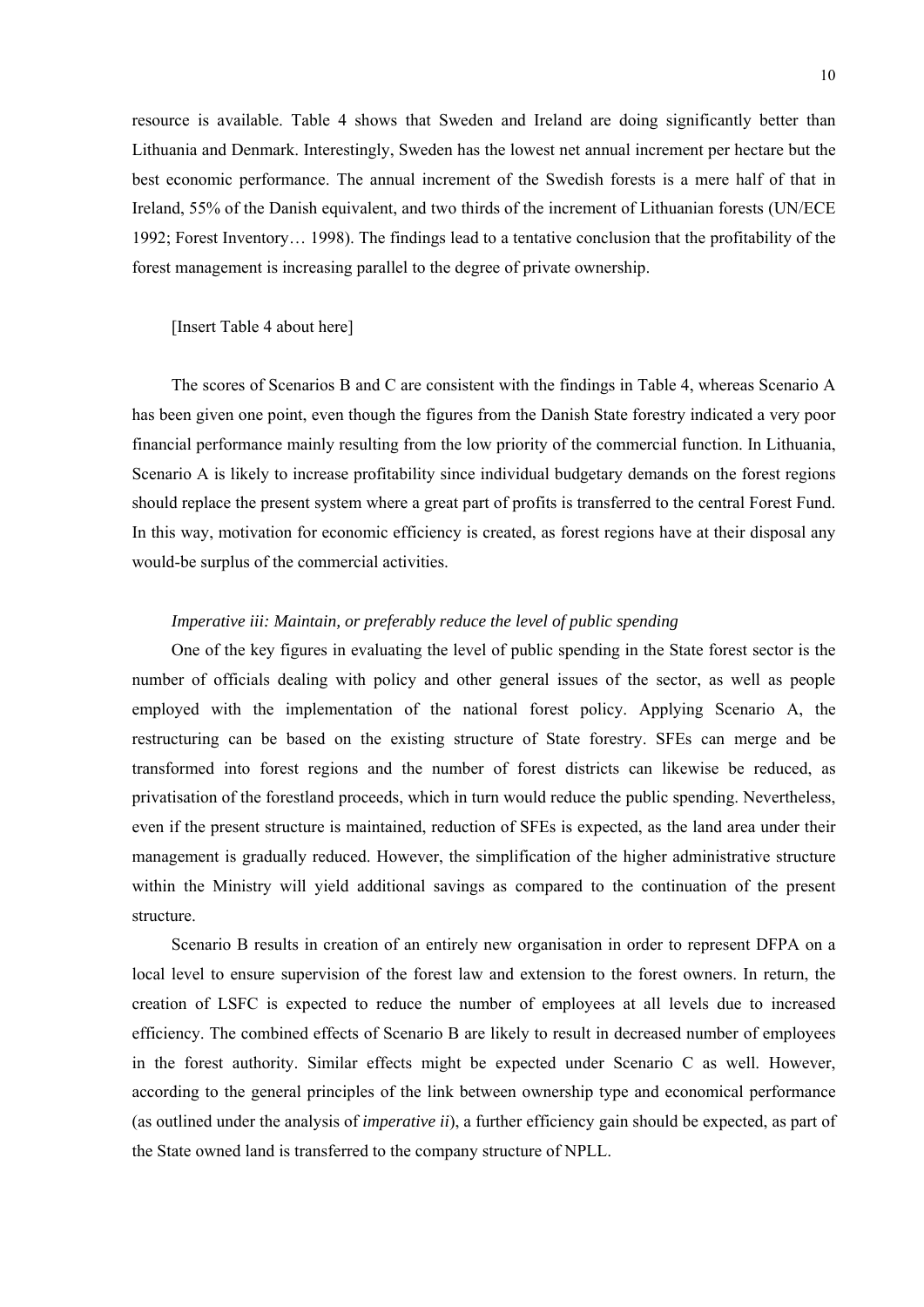The general assumptions described above are backed by empirical figures of the number of employees in the forest authority in Lithuania, Denmark, Ireland, and Sweden, indicating an increased efficiency in the forest authority as functional distribution between administrative units is increased (Larsen 2000).

# *Imperative iv: Accommodate changes in ownership structure*

The imperative stems from the uncertainty of future ownership to more than 500,000 ha forestland that adds to the general ambiguity within the forest sector and leads to a direct annual loss of some 1-1.5 million m<sup>3</sup> of timber harvest. Under Scenario A, the gradual reduction of area in State ownership would be handled by simply merging forest districts and adjusting the number of forest regions, which is very similar to the capabilities of the present system. Having a company structure in all commercial forests as in Scenario B, uncertainty and constant changes in land resource are very likely to cause unnecessary precariousness in LSFC's activities. The somewhat worsened management would be expressed through, e.g. delay of development and cancelling of new investment projects which would otherwise have been carried out.

The minimalistic approach in Scenario C would, however, result in a significant worsening of the situation because of an additional serious problem. Having purchased the land from the State, PLTC would require some kind of compensation if forced to give up production capacity of the company as restitution proceeds. Since the restitution of property is free of charge, the Government would be expected to pay the compensation, or the initial selling price to PLTC should be heavily discounted, which implies a significant loss to the Exchequer.

## *Imperative v: Rely on holistic approach*

Besides various legal and administrative inequities between the State and private forestry (Brukas 2000b), the central issue with regard to *imperative v* is the relative size of the commercial units. If a budgetary demand is levied on each of the forest regions under Scenario A, the increased competition between the regions will reduce the discrepancies between the large and the small units, leading to general improvement of market conditions. Scenario B will apparently result in deepening rather than settling the imbalance of holding size since gathering of all commercial activities in one unit would give a highly dominant market position. The adverse conditions may, however, be somewhat softened as the State owns LSFC and may affect the company's management by appropriate regulations.

Possibilities for such regulation would be sharply reduced under Scenario C, where the State holds only a minority of shares in PLTC. In addition, the restriction of PLTC activities would partially contradict the State's interests, since the State would seek to maximise its income from the shares in PLTC. This would imply a constant risk of making decisions that are unpopular among either its fellow shareholders in PLTC or the forest owners in the rest of the sector.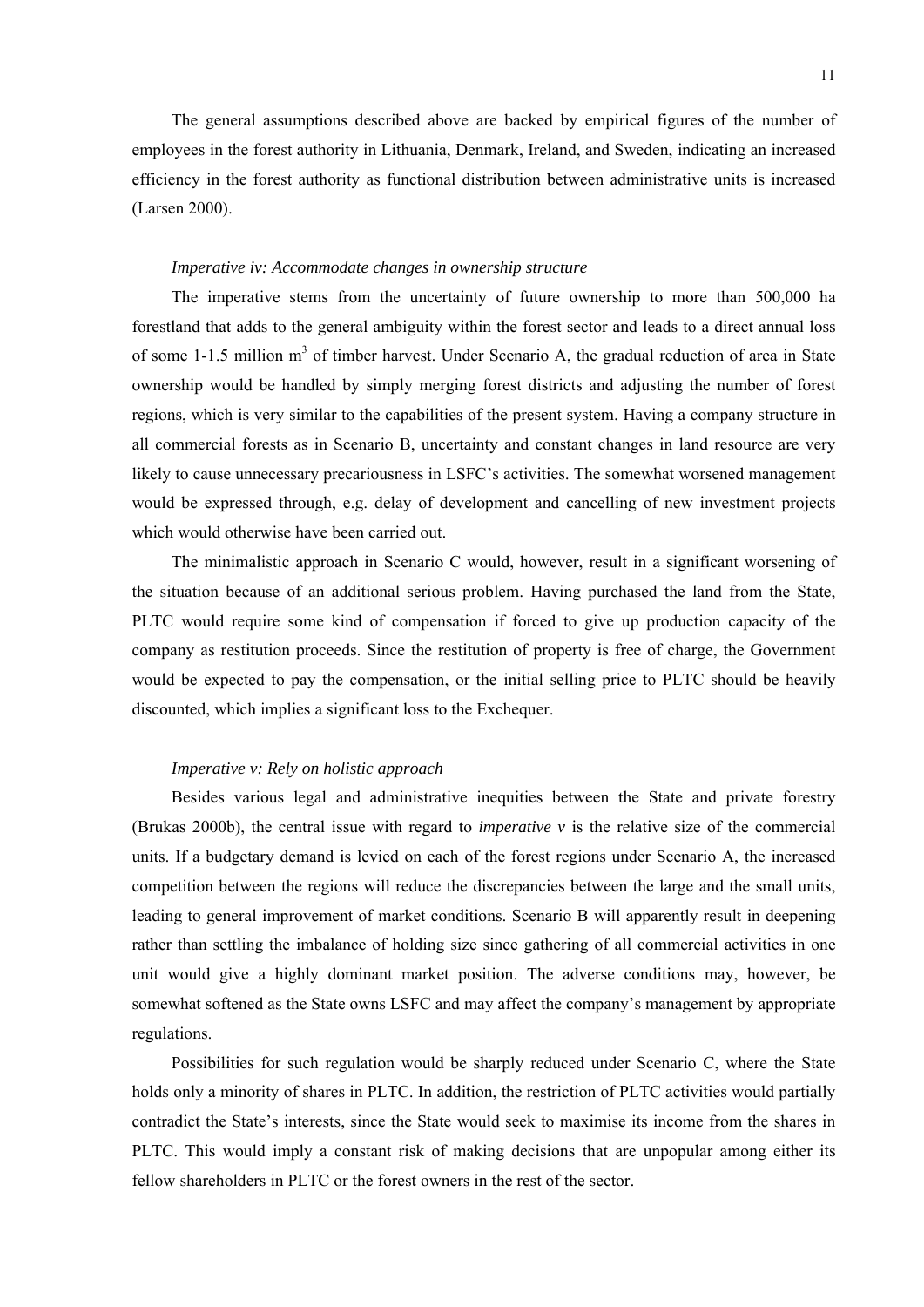## *Imperative vi: Comply with the national forest policy*

Lack of a joint document describing main directions of forest policy highly complicates the assessment of scenarios with regard to the overall national forest policy. After reviewing appropriate legal acts and statements by executives, Mazeika (2000) concludes that the general objectives of Lithuanian State forest policy are: (i) optimisation of forest cover, (ii) harmony in landscape values and biodiversity, (iii) efficient forestry, not disturbing ecological and economic balance, and (iv) development of multiple and sustainable forest use. It is still difficult to deduce what are the main priorities, as they remain a matter of personal judgement. We believe that the economic issues are of primary importance at this stage of the country's development, however, other opinions are present too. Therefore, *imperative vi* is divided into two parts: *vi*a, which assumes higher priority for economic development and *vi*b with greater emphasis on environmental issues.

Before assessing imperative *vi*, we preclude the possibility of choosing the maximum value 3, as none of the scenarios may perfectly comply with the national forest policy in all respects. Assessment of *vi*a draws from evaluations of all previous imperatives, the highest weight being on imperatives *ii* and *iii*. All scenarios bring improvements in economic development, Scenarios B and C being superior to A, which also complies with the overall economic performance of State forestry in Denmark, Ireland, and Sweden. If environmental aspects are underlined (*vi*b), improved division of functions in Scenario A is likely to positively effect forest management also in respect to environmental matters. Reduction of State control over forest resource may have negative environmental effects in case of Scenario B and especially C. However, the effects may be substantially lessened if the State retains non-commercial forests in its ownership.

## *Using the Scoreboard*

When adding up the scores of each imperative, the immediate impression is that Scenario B comes in first with 9 points, followed by Scenarios A and C, both summing to 7 points. Such result is conditioned by the equal weighting of each imperative as well as of the two parts of imperatives *i* and *vi*. This is not in good consistency with the political reality. The different priorities of State forestry depend on political standpoint and possibilities of counteracting the poor scores for various scenarios and imperatives. Thus, just adding the scores is not adequate. It should at least be combined with a weighting of the relative importance of each imperative, which is a purely political process.

The obtained scores indicate that Scenario C is the one that will lead to most change in both positive and negative direction. Scenario A, on the other hand, is likely to improve the present status without having to fundamentally change the entire system and thereby reducing the risk of unforeseen negative side effects. Furthermore, the scoreboard implies that if the privatisation process is finished quickly, some of the gravest disadvantages of Scenarios B and C will become irrelevant.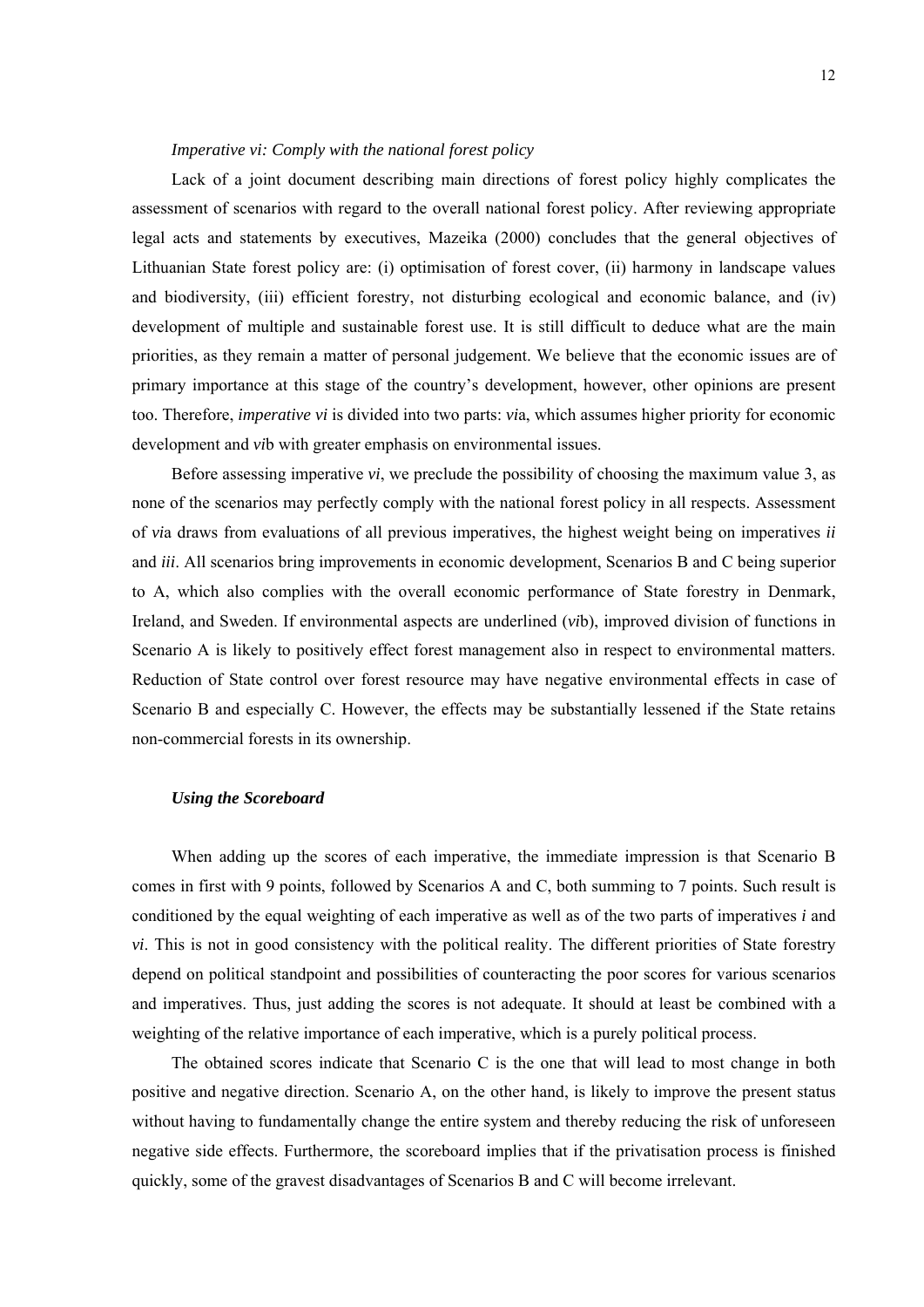In conclusion, the scoreboard does not provide a definite answer to the question of structural change in the Lithuanian State forestry, but rather is a useful tool for further political discussion, eventually leading to a final informed decision on the subject.

# **Discussion and conclusions**

The present scenario analysis of the Lithuanian State forest sector yields two important insights. First, the identification of the six imperatives provides a list of important issues that should be addressed when outlining the strategic framework of Lithuanian State forestry. Second, the assessment of the scenarios allows evaluating the combined effects of different priorities.

The main finding is that all of the three scenarios would most likely result in the State forest sector better fulfilling the various needs and expectations of the Lithuanian Society. The fundamental reason for the overall improved economic performance is the abolishment of the Forest Fund system. By exchanging the Forest Fund with either a budgetary demand as in Scenario A or with a direct aim of pure profit-maximisation as in Scenarios B and C, the leaders of the physical management units are being turned away from the zero-profit generating system of the Forest Fund. The newly introduced profit-motivating system benefits the physical management units and the entire State forest organisation. Hereby, the return to Society as such will also be increased.

The general European trend shows a favour for the commercialised approach to the State forest sector. However, at least one issue strongly differentiates Lithuania from most other countries. The ongoing process of land reform implies a vast element of uncertainty regarding the overall framework for the future State forest sector. Furthermore, the time perspective for resolving this problem is almost impossible to predict, as estimates vary from two to ten years, depending on the source of information.

Therefore, the structural reform of the State forest sector should be divided into two stages. The strategy should be to adapt a certain solution until the land reform is completed. Hereafter, the described analytical process should be repeated, in order to accommodate the structure to the new circumstances. While adopting this step-wise structural reform, efforts should, however, also be made to speed up the process of land reform. There are two main reasons for wanting this speed-up. First, the uncertainty of the future ownership structure highly degrades the otherwise attractive Scenarios B and C (cf. Table 4). Second, the speed-up of the land reform would reduce the loss of income resulting from the harvest ban on a very significant forest area. The primary remedy for this would be to set a firm final date for giving in claims of land to be restituted. Authorities could then decide the status of the land, where no former owners have claimed ownership rights and which is not permanently reserved for State ownership. This land could then either be transferred to State ownership or sold.

The need for increased administrative efficiency and better transparency in the administration of the State forest sector speaks in favour of functional division between the administrative and the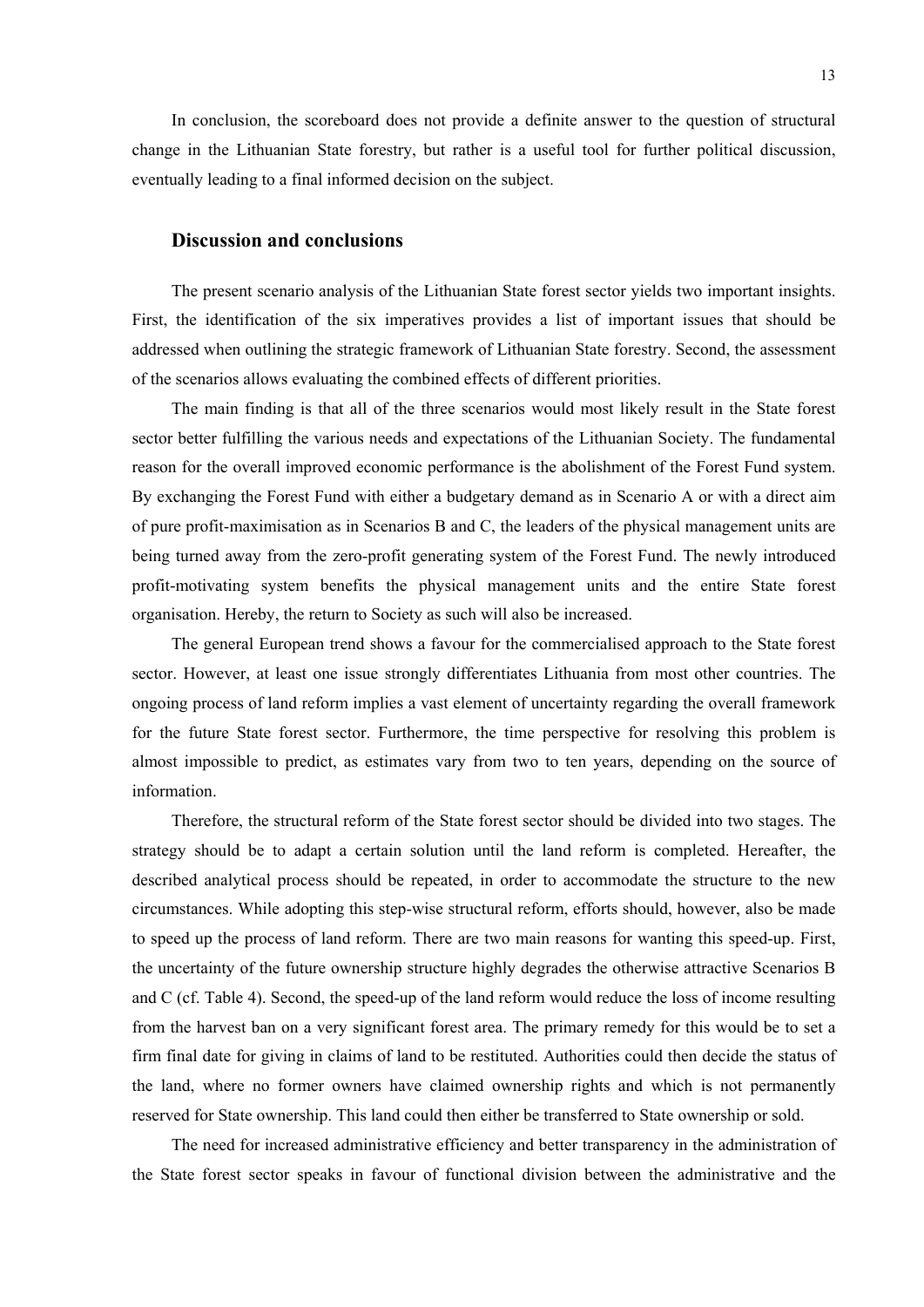commercial function as done in Scenarios B and C. However, the conflict between selling all State commercial forestland and the public opinion *de facto* rules out the minimalistic approach of Scenario C. The capitalisation of the vast forest resource would almost certainly have to involve foreign entities, which appears to be colliding with the fundamentals of Lithuania's general policy towards land ownership. Scenario B will therefore be the most attractive when responding to the above need. On the other hand, demands on securing efficient formation and implementation of the national forest policy speak in favour of an integrated structure as in Scenario A.

Regarding the present uncertainties in ownership structure, the application of an integrated structure is recommended in the first stage of institutional reform, i.e. until the process of land reform is completed. This would lead to the abolishment of GFE and the full subordination of SFEs to DFPA. Simultaneously, the number and internal structure of SFEs should be assessed in compliance with the new settings within the State forest sector. When implementing the national forest policy, SFEs should put more emphasis on extension, education and normative means, and not only on the strict regulation, such as issuing of felling licences. Furthermore, the distinction between the newly established Forest Management Unit and Forest Control and Extension Unit at the Forest Regions should be made very clear.

The analysis of State forestry in the context of the entire forest sector reveals an urgent need for initiatives related to private forestry. First, effort should be made to equalise the taxation and trading conditions for the State and private forest sectors, in order to create the prerequisites for a fair competition. Second, a moderate land tax should be introduced on all forestland, based on the site productivity and stand characteristics, rather than on the revenue generated from utilising the land. Hereby, the needed process of concentrating the forest holdings into larger management units would be stepped up, as owners are forced to make the choice whether to manage the forest commercially or sell it to more motivated entities. Third, the Land Law should be amended in order to enable private companies, and not just private individuals, to own forestland. Companies presumably are more capable of accumulating the capital needed for acquiring sufficient areas of forestland and, consequently, another prerequisite for improved efficiency of the private forest sector is created.

The resulting more efficient and well-founded private forest sector will make the holistic consideration less pressing, as the private sector becomes strong enough to stand up for itself. Consequently, the freedom of choice regarding the structure of State forestry will be improved when the time comes for the second stage of institutional reform of the State forest sector.

It is, however, suggested that the overall choice should rely on the weighting of *pros* and *cons* of the various scenarios. This weighting can never be entirely objective since it expresses a political standpoint, resulting from the ideology of the decision-maker. A possible framework for development of the forest sector could be the planning concept of National Forest Programmes provided by The International Panel of Forests (e.g. Egestad 1999; Boon et al. 1999).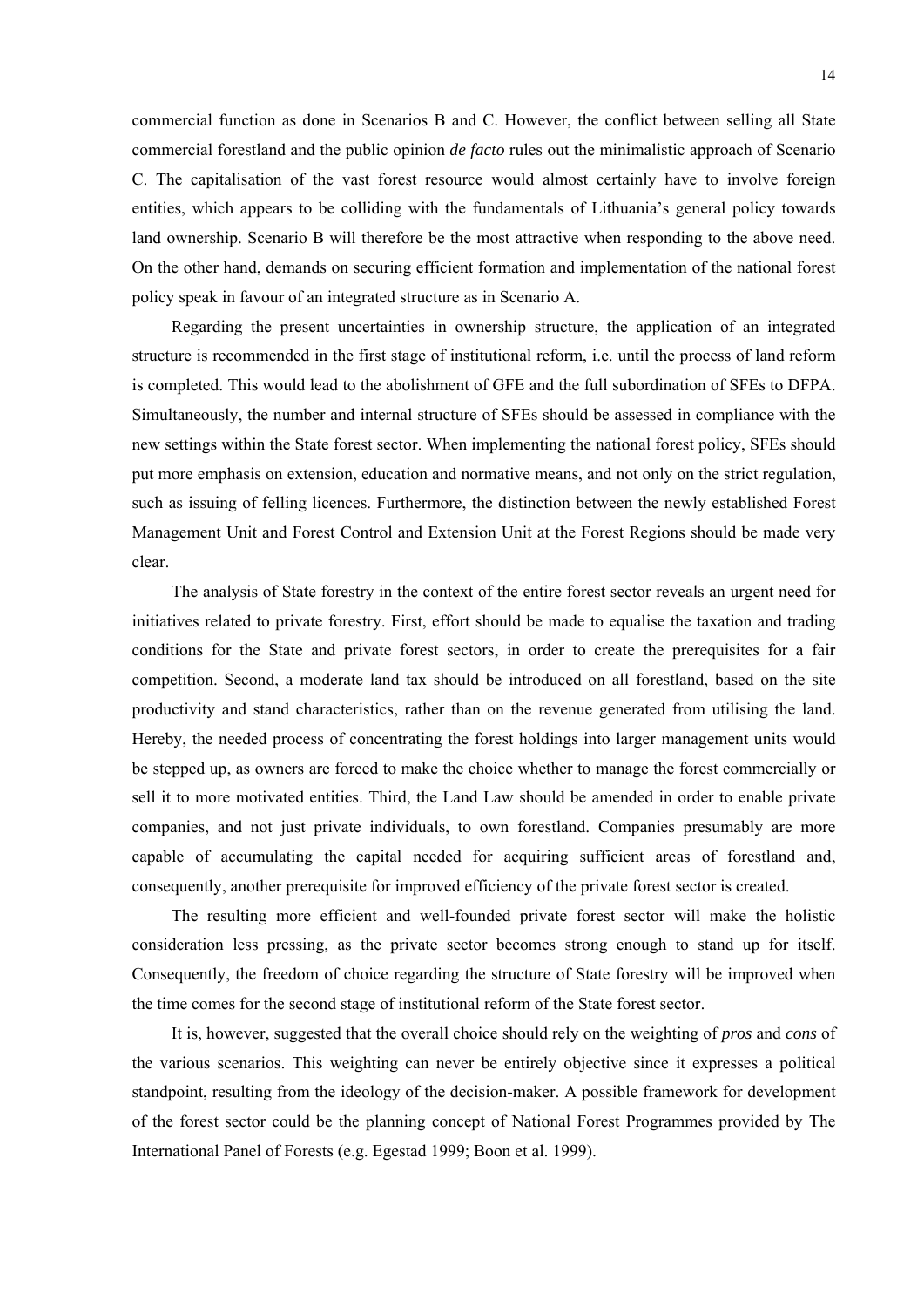Whatever mode of strategy formation is chosen, research on institutions should be further strengthened in order to reduce the subjectivity of decisions. Failure of a political decision may be very costly, which is confirmed by the present deficiencies of the institutional organisation in the Lithuanian State forest sector.

# *Acknowledgements*

This paper has been prepared on the basis of a M.Sc. thesis defended at the Royal Veterinary and Agricultural University in Copenhagen (KVL), Denmark. We express sincere thanks for significant contribution and support by Professor Finn Helles (KVL) and Per Rasmussen, Land Development Service. Furthermore, crucial information and valuable discussion have been provided by forestry professionals in Lithuania. Among them, we are particularly indebted to Algirdas Brukas, Donantas Dudutis, Algis Gaizutis, Gintaras Gibas, Andrius Kuliesis, Arvydas Lebedys, Stasys Mizaras, Benjaminas Sakalauskas, Kestutis Sakunas, Albinas Tebera and Valdas Vaiciunas.

# **References**

**AssiDomän.** 1999. Annual Report including Environmental Report. Stockholm, 72 pp.

- **Boon T., Böswald K., Egestad P., Hanewinkel M., Hogl K., Lückge F.J., Pregernig M., Schanz H., Schraml U. and Stratz J**. 1999. Conseptualising National Forest Programmes from a Theoretical Point of View. In: P. Glück, G. Oesten, H. Schanz and K.R. Volz (Editors), Formulation and Implementation of National Forest Programmes. Volume I: Theoretical Aspects. EFI Proceedings No. 30, European Forest Institute, Joensuu, Finland, pp. 253-288.
- **Brukas A.** 1999. Development of private forestry sector in Lithuania. Institutions. First Report. FAO, Department of Forests and Protected Areas, Vilnius, unpubl.
- **Brukas A.** 2000a. Misku ukio nureformavimo ir valstybes melzimo pamokos [Lessons from the unsuccessful reform and misusing the State]. Musu Girios 1-2 (621-622): 3-5. (In Lithuanian).
- **Brukas A.** 2000b. Outline of private forestry development. In: V. Brukas, F. Helles, P. Tarp and A. Tebera (Editors), Integrating Environmental Values into Lithuanian Forestry. Proceedings of a Conference at the Lithuanian University of Agriculture, October 18-21, 1999. Forestry Discussion Paper 31, Royal Veterinary and Agricultural University, Copenhagen, pp. 89-98.
- **Carnegie AB.** 1999. Erbjudande från svenska staten til aktieägerna i AssiDomän AB avseende aktier i Sveaskog AB [Offering by the Kingdom of Sweden to the shareholders of AssiDomän AB regarding shares in Sveaskog AB]. D. Carnegie AB, Financial consultant company, Stockholm, 71 pp. (In Swedish).
- **Coillte.** 1999. Annual Report and Accounts 1998. Dublin, 60 pp.
- **Department of Agriculture, Food and Forestry.** 1996. Growing for the Future. A Strategic Plan for the Development of the Forestry Sector in Ireland. The Stationary Office, Dublin, 98 pp.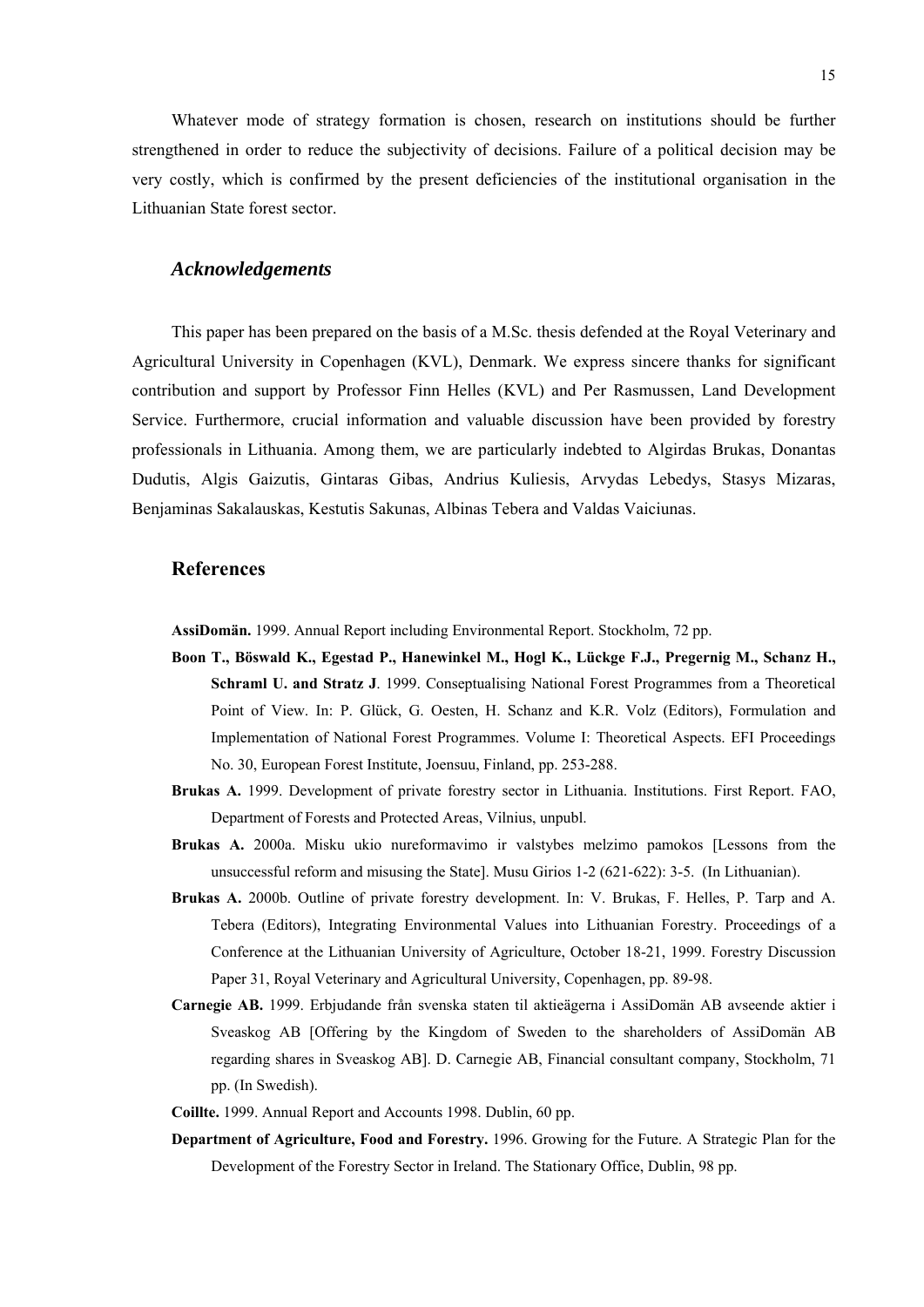- **Egestad P.S.** 1999. National Forest Programmes in Clear Terms. In: P. Glück, G. Oesten, H. Schanz, and K.R. Volz (Editors), Formulation and Implementation of National Forest Programmes. Volume I: Theoretical Aspects. EFI Proceedings No. 30, 1999. European Forest Institute, Joensuu, Finland, p. 11-23.
- **Forest Inventory and Management Institute.** 1998. Lithuanian forest statistics. Kaunas, 71 pp.
- **Hagenstein P.R.** 1989. Institutional arrangements directing use and management of forests. In: P.V. Ellefson (Editor), Forest resource economics and policy research. Westview Press, San Francisco, pp. 73-82.
- **Helles F.** 2000. The Danish Forest Act 1996. In: F. Schmithüsen, P. Herbst, D.C. LeMaster (Editors), Forging a New Framework for Sustainable Forestry: Recent Developments in European Forest Laws. IUFRO Secretariat, Vienna, pp. 96-113.
- **Kosenkranius E.** (Editor), 2000. Changing Role of State Forestry. Proceedings of the international workshop held in Sagadi, Estonia April 6-8, 2000. UN/ECE and State Forest Management Centre, Tallinn. In press.
- **Larsen P.V.** 2000. A scenario approach to Lithuanian State Forestry. Forestry Discussion Paper. The Royal Veterinary and Agricultural University, Copenhagen. In press.
- **March J.G. and Olsen J.P.** 1989. Rediscovering Institutions: the Organizational Basis of Politics. The Free Press, New York. 227 pp.
- **Mazeika J.** 2000. Lithuanian forest policy. In: V. Brukas, F. Helles, P. Tarp and A. Tebera (Editors), Integrating Environmental Values into Lithuanian Forestry. Proceedings of a Conference at the Lithuanian University of Agriculture, October 18-21, 1999. Forestry Discussion Paper 31, Royal Veterinary and Agricultural University, Copenhagen, pp. 81-87.
- **Merlo M. and Paveri M.** 1997. Formation and implementation of forest policies: a focus on the policy tools mix. In: Proceeding of XI World Forestry Congress, Antalya, Turkey, 13 to 22 October 1997, volume 5. HYPERLINK:

http://WWW.FAO.ORG/montes/foda/wforcong/PUBLI/V5/T32E/DEFAULT.HTM

- **Misku ir saugomu teritoriju departamentas.** 1999. Misku ukio imoniu 1998 m. gamybines veiklos rodikliai [Economic activities in State forest enterprises 1998]. Department of Forests and Protected Areas, Centre of Forest Market Economy, Vilnius, 58 pp. (In Lithuanian).
- **Office National de Forêt.** 2000. Qu'est-ce-que l'ONF ? [What is the ONF?] HYPERLINK: www.onf.fr. (In French)
- **Skov- og Naturstyrelsen. 1999.** Virksomhedsregnskab 1998 [Annual Report 1998]. The National Forest and Nature Agency, Copenhagen, 91 pp.
- **Stoyanov N.** 1999. Characteristics and Analysis of Implementation of the new Forest Law in the Republic of Bulgaria. In: F. Schmithüsen, P. Herbst and D. Le Master (Editors), Experiences with New Forest and Environmental Laws in European Countries with Economies in Transition. Forstwissenschaftliche Beiträge No. 21. Eidgenössische Technische Hochschule, Zürich, pp. 69-75.
- **UN-ECE.** 1992. The Forest Resource of the Temperate Zones. ECE/TIM/62. Vol. 1, General Forest Resource Information. United Nations, New York, 348 pp.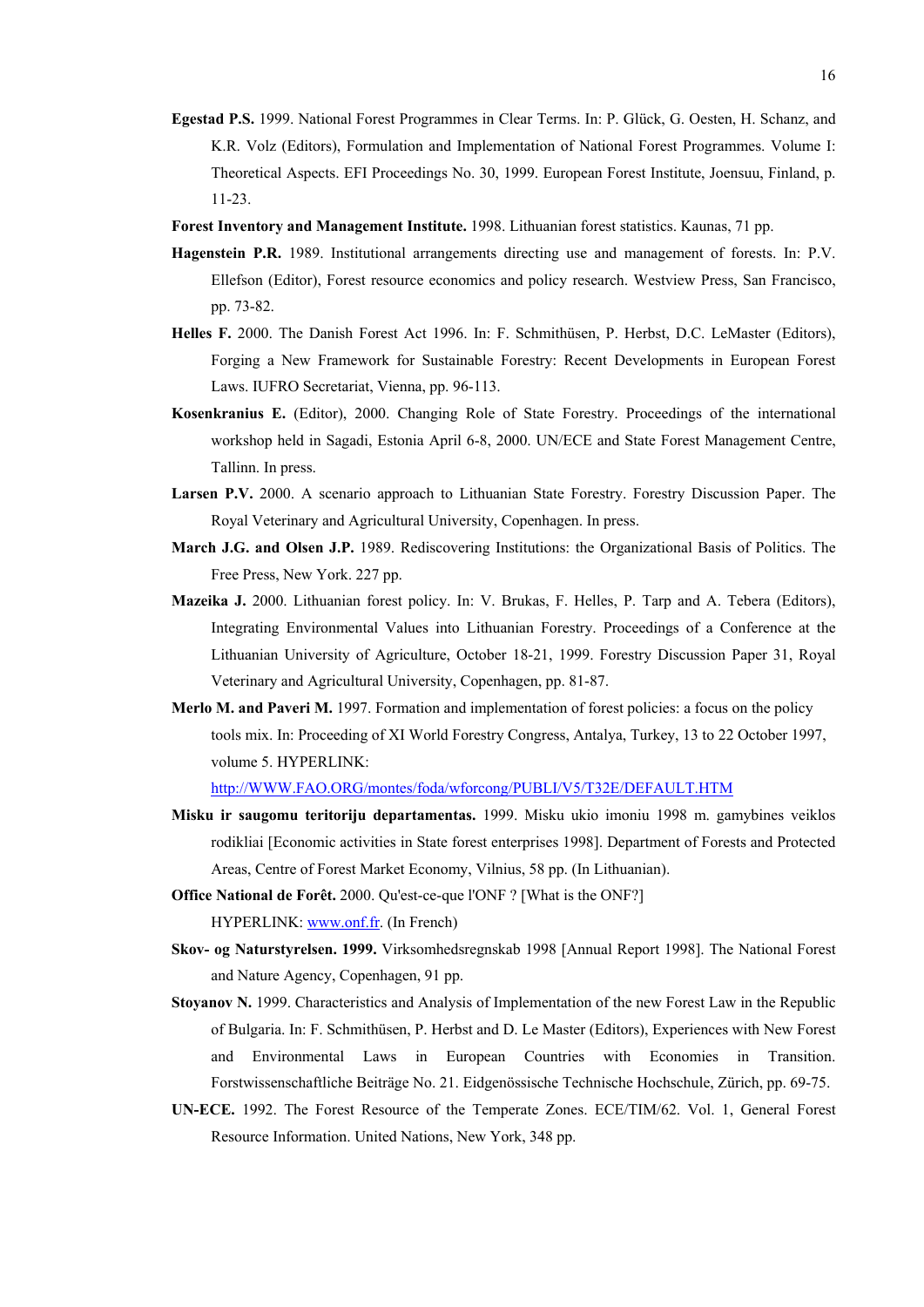- **Vasiliauskas A.** 1999. Neramios misko dienos [Unruly days in forestry]. Ausra, Kaunas, 284 pp. (In Lithuanian).
- **Westphal J.** 2000. Personal communication. Institut für Forstökonomie, Georg-August-Universität. Göttingen.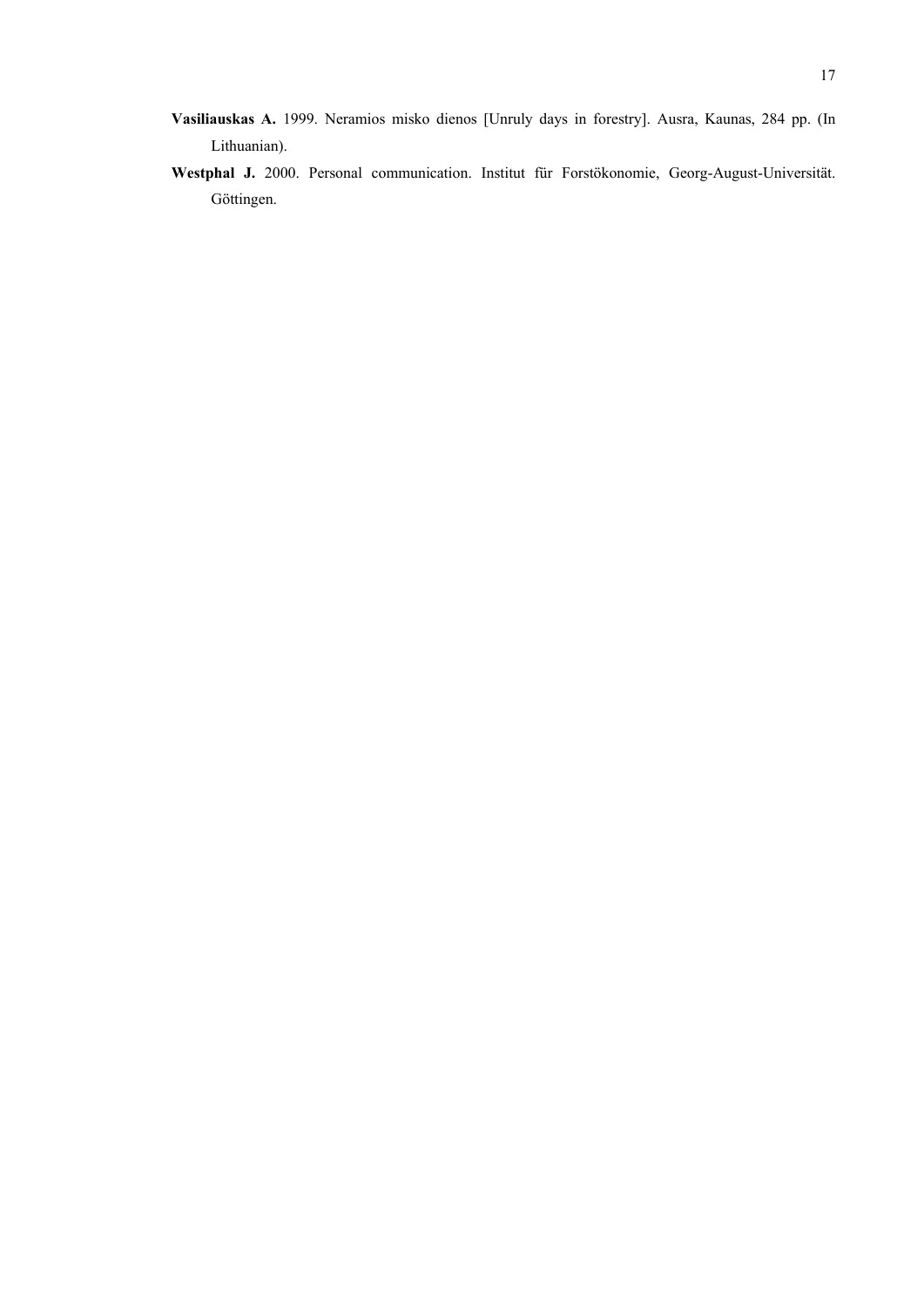# **СЦЕНАРИИ БУДУЦЕГО РАЗВИТИЯ ГОСУДАРСТВЕННОГО СЕКТОРА ЛЕСНОГО ХОЗЯЙСТВА ЛИТВЫ**

# **П.В. Ларсен, В. Брукас**

Резюме

На основе анализа настоящей организации государственного сектора лесного хозяйства Литвы, предлагаются три алтернативные варианты его будущего развития: 1) интегрированый, где все функции делегированны одной административной институции – Датский вариант, 2) комерческий, где государственные леса управляются государственной комерческой компанией – Ирландский вариант, 3) минималистический, где толъко незначителъные площади лесов специалъного назначения остаются в государственной собственности и незначителъные функции выполняются государством – Шведский вариант. Сценарии оценены по шести критериям: 1) устранение противоречии в настоящих структурах управления; 2) увеличение доходности сектора; 3) снижение государственных расходов; 4) приспособление к изменениям в структуре собственности; 5) сбалансированостъ и комплексностъ в развитии сектора; 6) соответствие националъной политике лесного хозейства. Каждый сценарии может улутшитъ разные элементы лесного хозяйства различными способами. Политики получают возможностъ принятъ окончателъные решения обоснованные данными, получеными в этой работе.

**Ключевые слова:** лесное хозяйство, государственный сектор, Литва, Европа, организационная структура, сравнителъный анализ.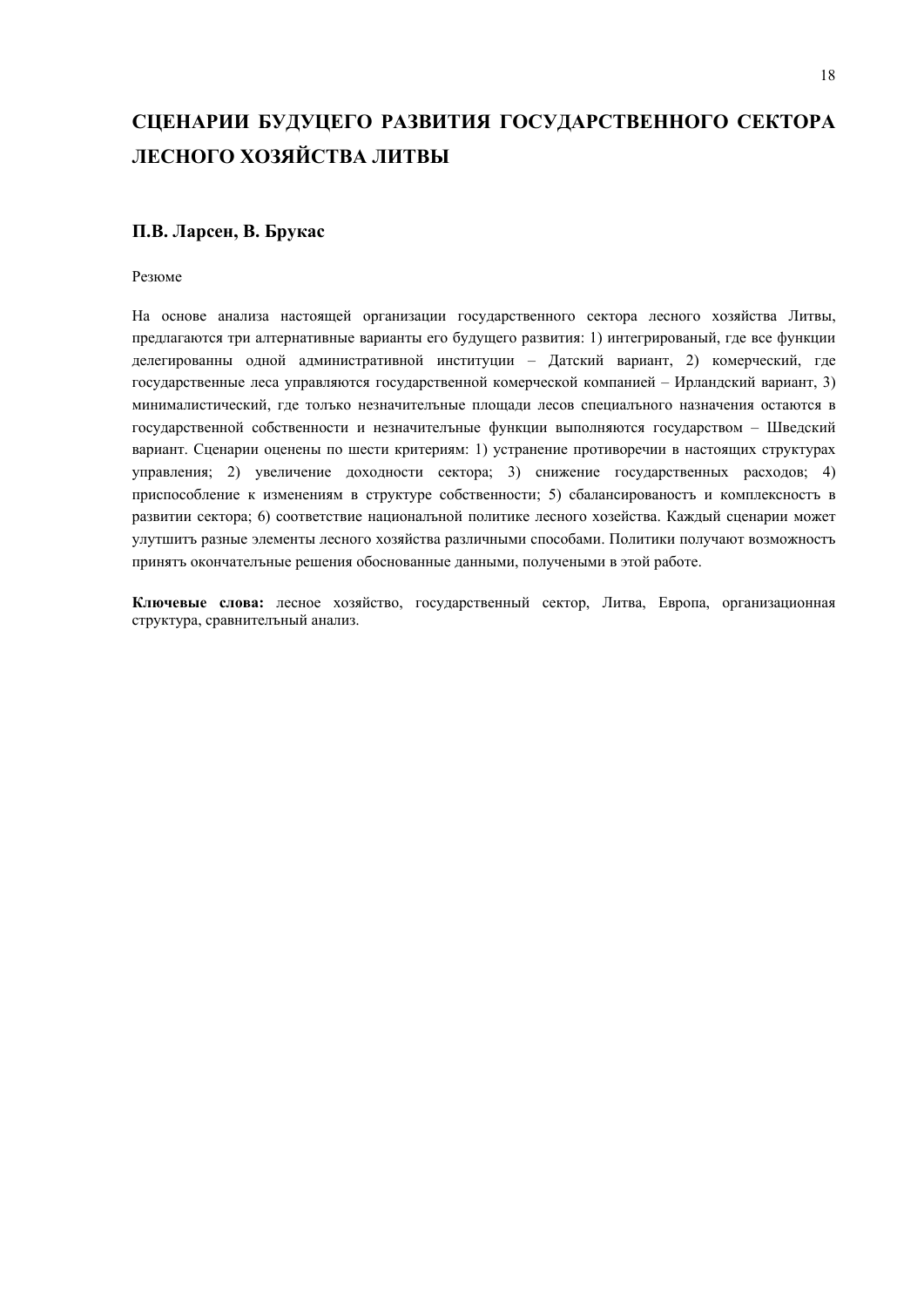

Figure 1 for the paper Scenarios for the Future Lithuanian State Forest Sector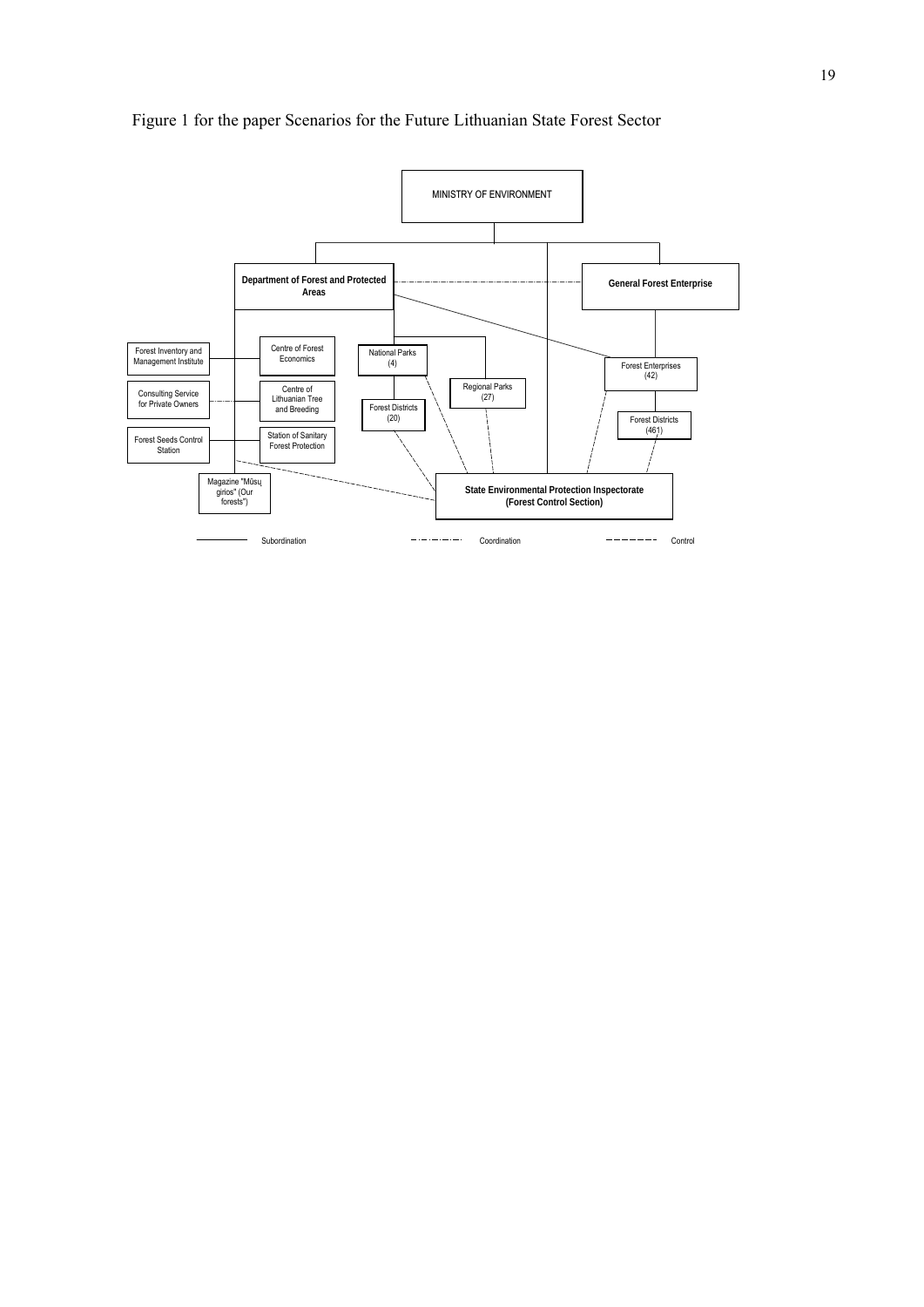

# Figure 2 for the paper Scenarios for the Future Lithuanian State Forest Sector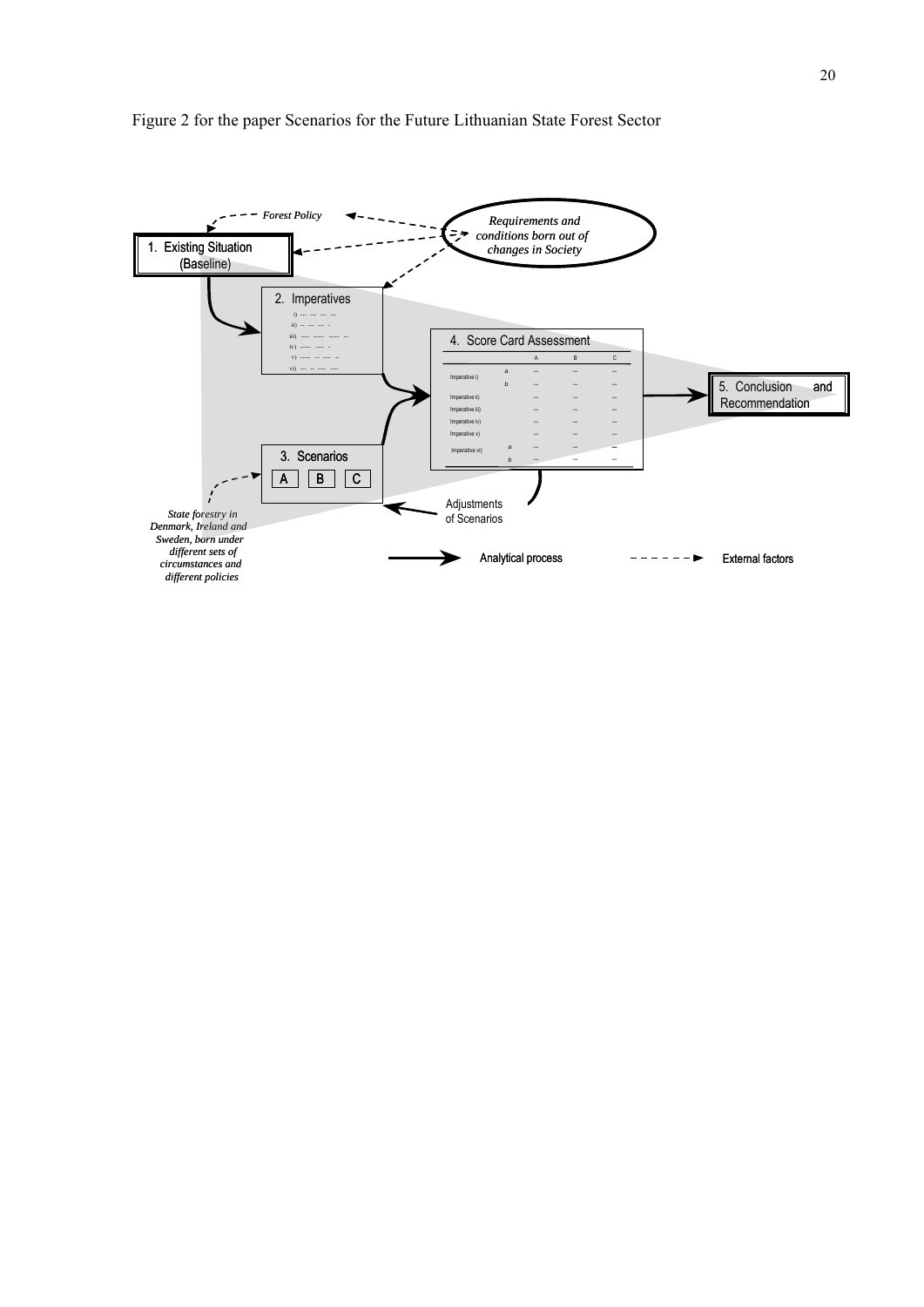

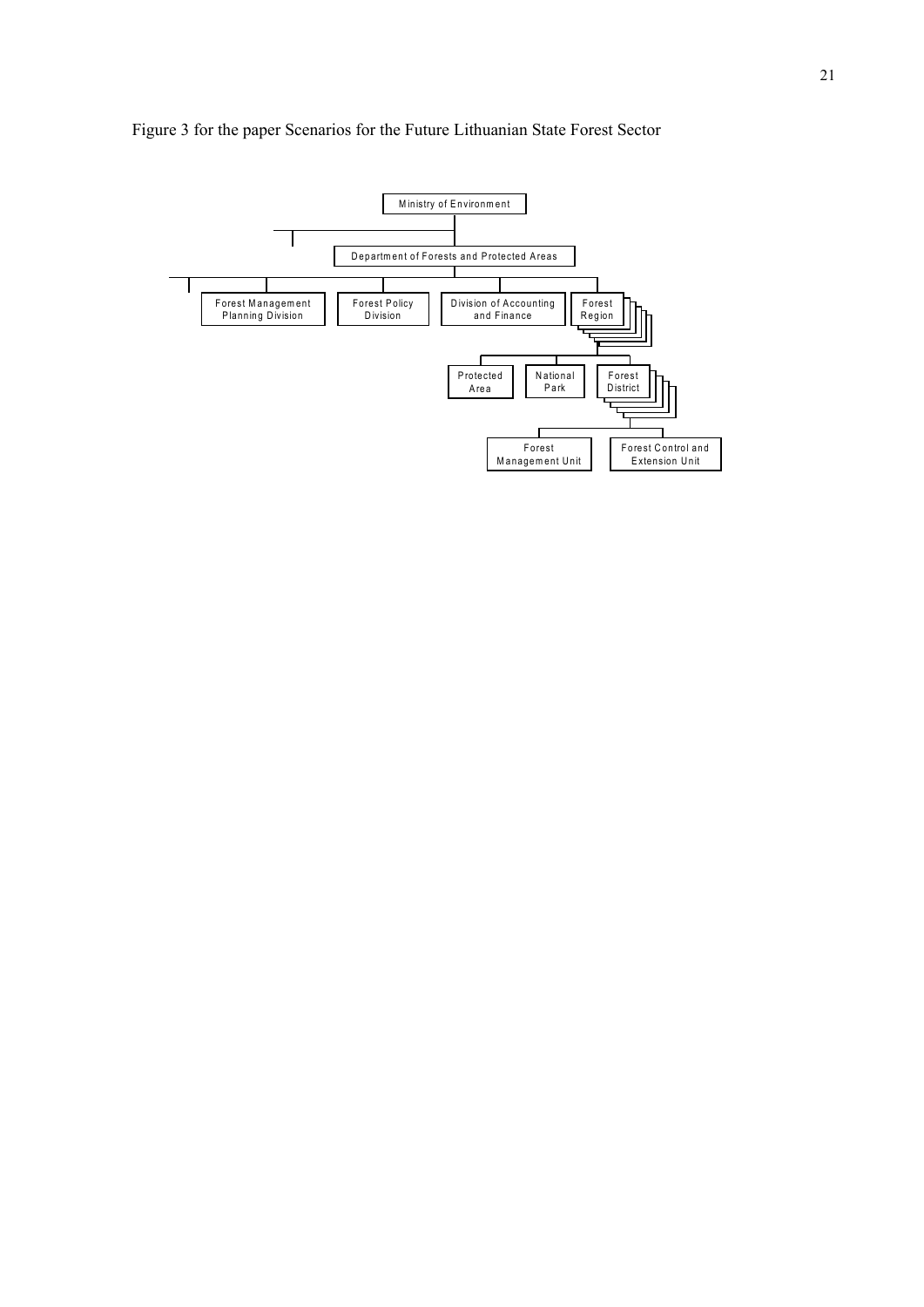

# Figure 4 for the paper Scenarios for the Future Lithuanian State Forest Sector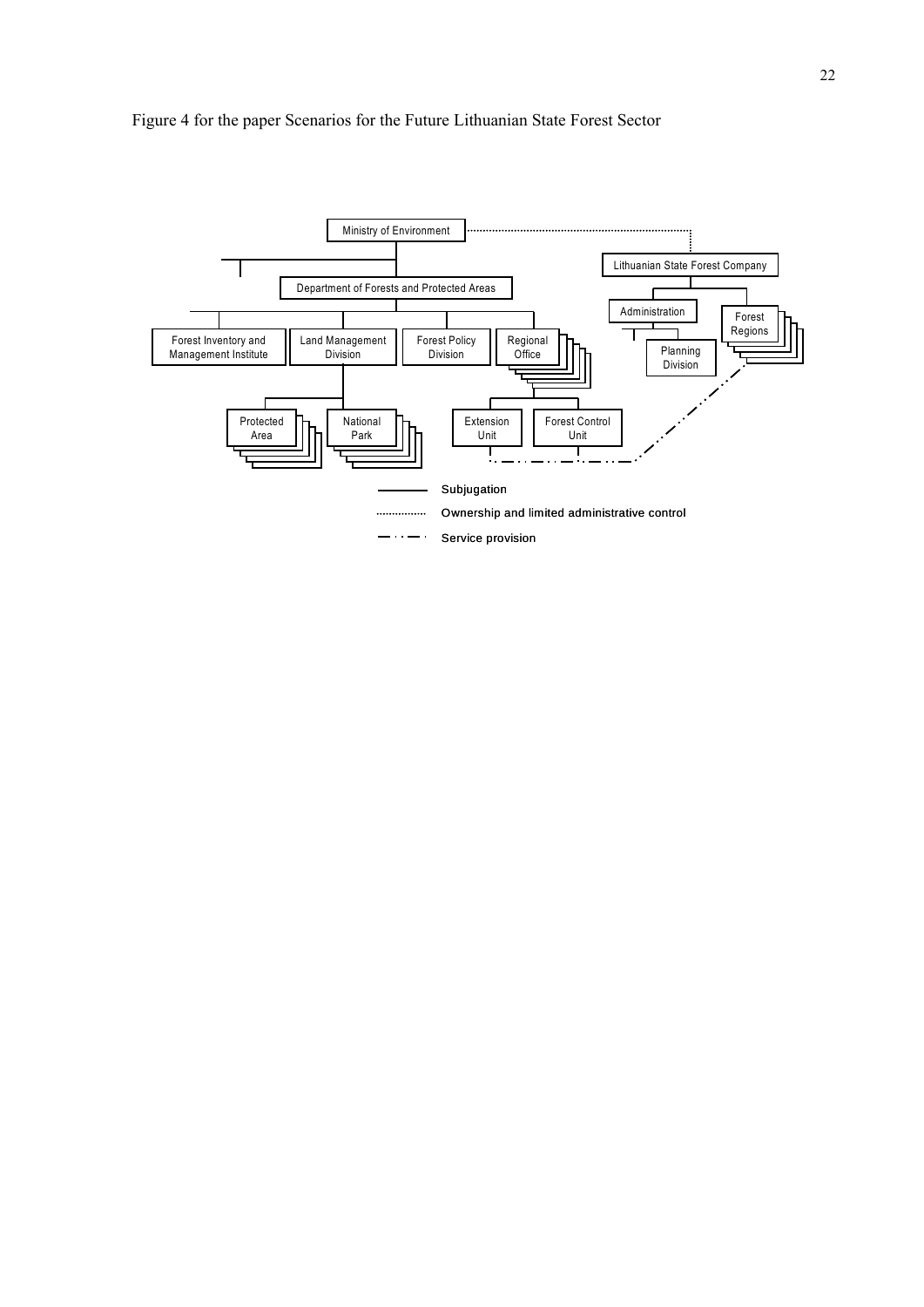

# Figure 5 for the paper Scenarios for the Future Lithuanian State Forest Sector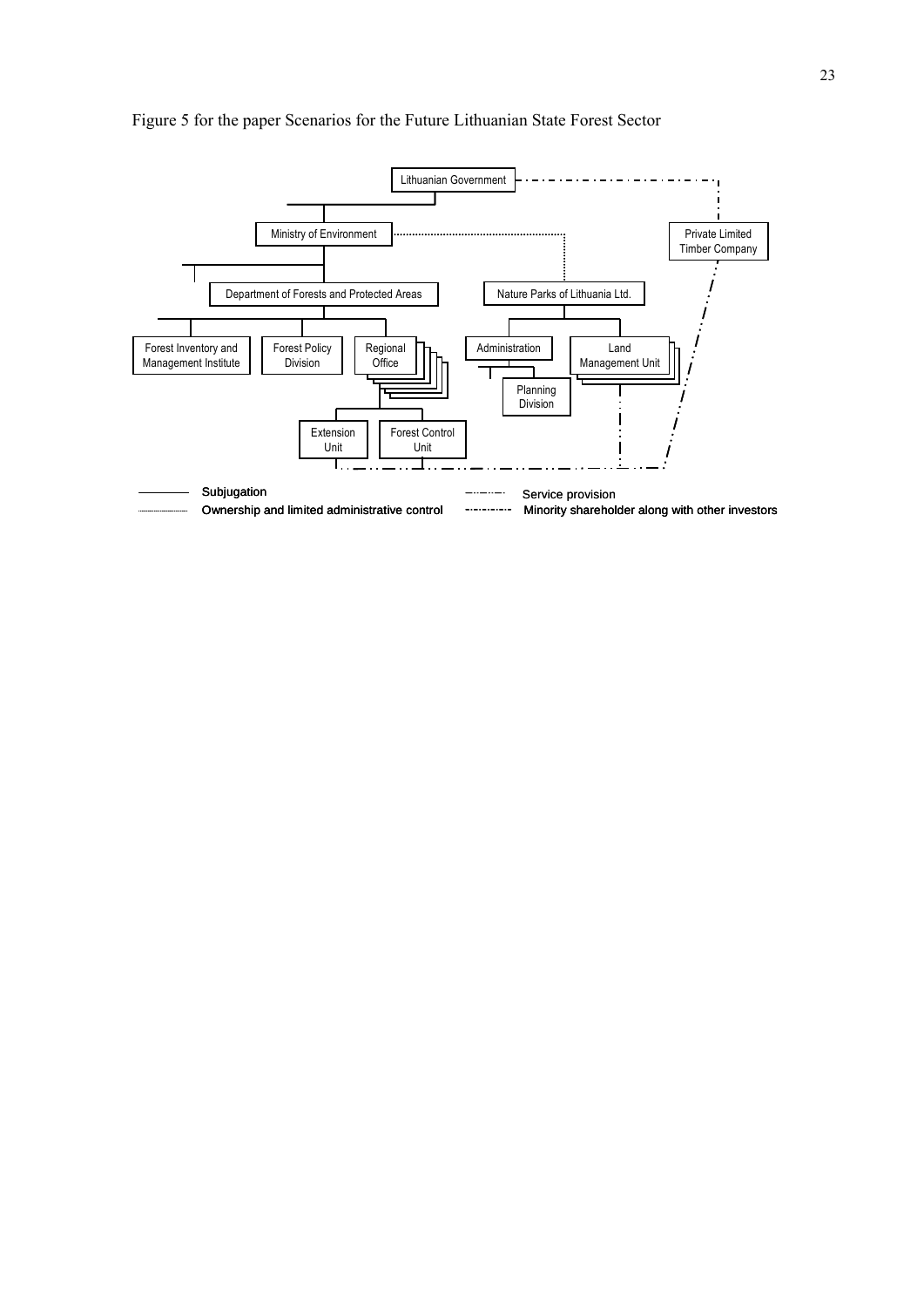Figure captions for the paper Scenarios for the Future Lithuanian State Forest Sector

**Figure 1.** The present organisation of the Lithuanian State forest sector. Modified from Brukas (1999).

**Figure 2.** The five steps of the analytical process

**Figure 3.** Organisation of the State forest sector under Scenario A: The Integrated

**Figure 4.** Organisation of the State forest sector under Scenario B: The Commercialised

**Figure 5.** Organisation of the State forest under Scenario C: The Minimalistic.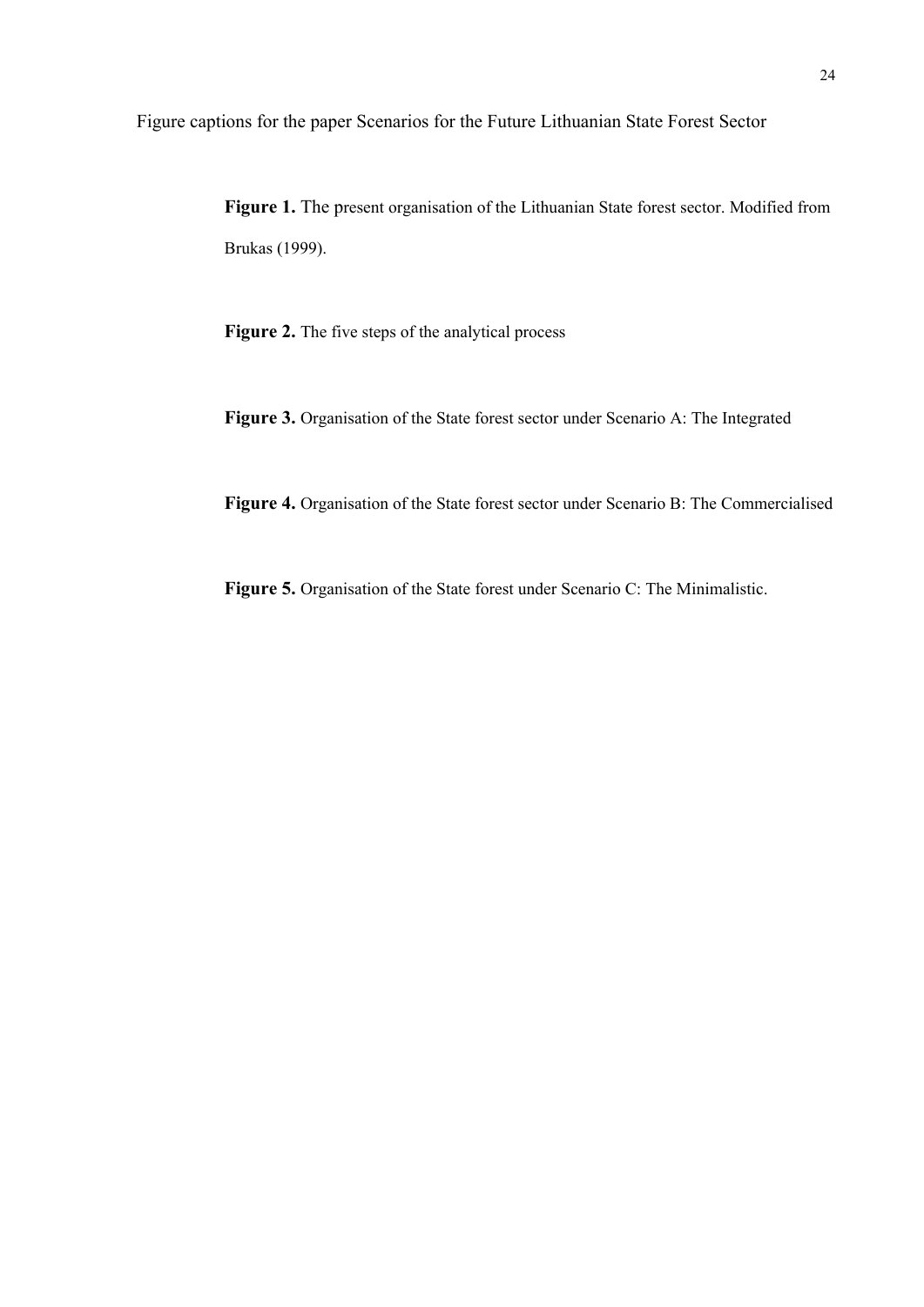**Table 1.** Key figures on forest sector in selected countries (1998-1999)

|                                        | Lithuania | Denmark | Ireland | Sweden |
|----------------------------------------|-----------|---------|---------|--------|
| Forestland, 1000 ha                    | 1.980     | 450     | 600     | 22,610 |
| Forest cover, %                        | 30        |         |         | 65     |
| Share of State forests, %              | 53        | 25      | 70.     |        |
| Self-sufficiency on forest products, % | 152       | າາ      | 66      | 300    |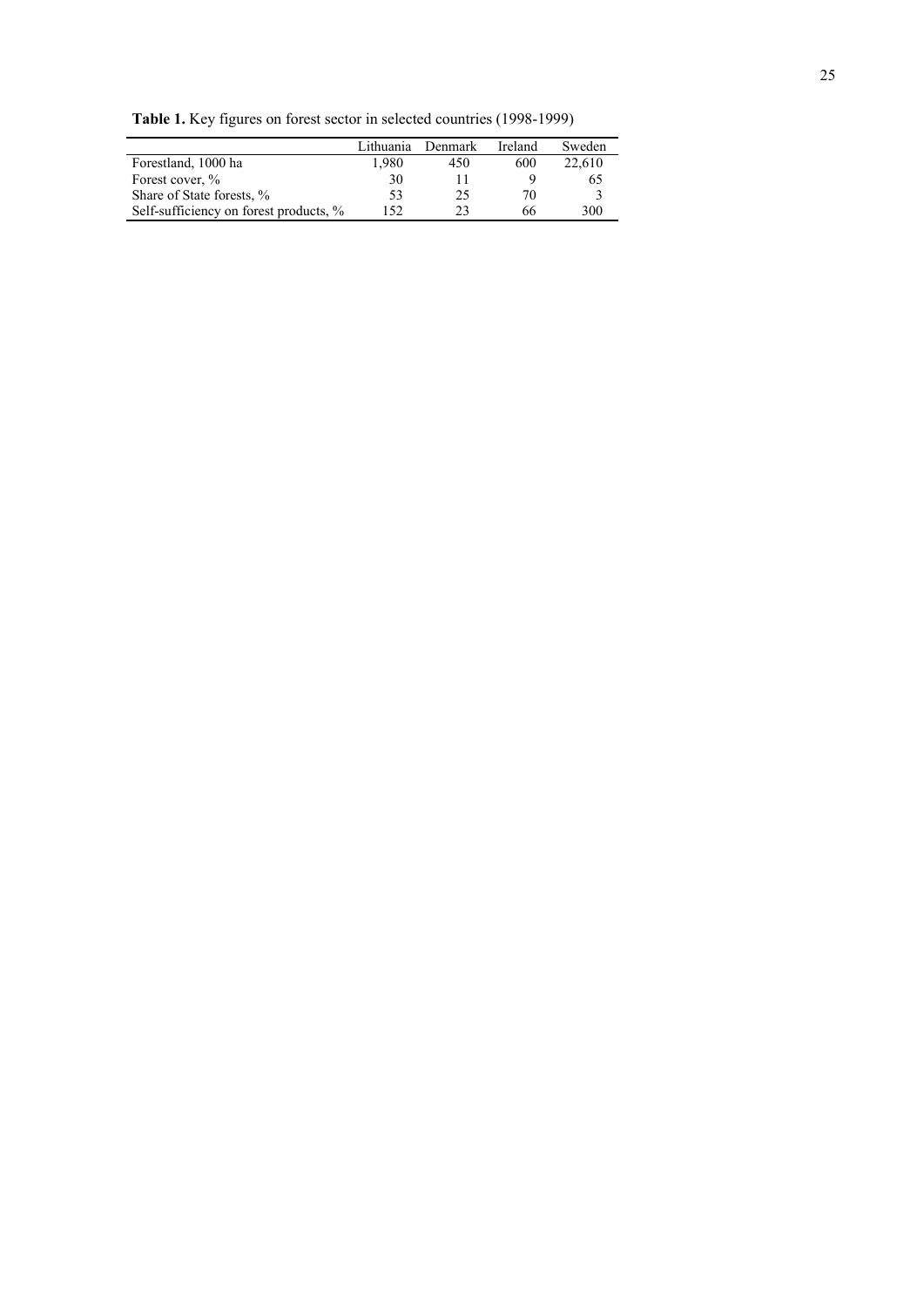| <b>Table 2.</b> The approach to State forestry in selected |  |  |  |  |  |
|------------------------------------------------------------|--|--|--|--|--|
| European countries. Parentheses indicate differing         |  |  |  |  |  |
| elements in addition to the dominant approach.             |  |  |  |  |  |

|                       | Integrated | Commercialised | Minimalistic |
|-----------------------|------------|----------------|--------------|
| Austria <sup>1</sup>  |            | Χ              |              |
| Bulgaria <sup>2</sup> | Χ          |                |              |
| Denmark               | χ          |                |              |
| Estonia <sup>1</sup>  |            | Χ              |              |
| France <sup>3</sup>   |            | Χ              |              |
| Finland <sup>1</sup>  |            | Χ              |              |
| <b>Flanders</b>       | х          |                |              |
| Germany <sup>4</sup>  | Χ          |                | (X)          |
| Ireland               |            | Χ              |              |
| Latvia <sup>1</sup>   |            | Χ              |              |
| Norway <sup>1</sup>   |            | Χ              | (X)          |
| Poland <sup>1</sup>   | χ          | (X)            |              |
| Sweden                |            |                | Χ            |
| UK <sup>1</sup>       | (X)        | Χ              |              |

References: 1) Kosenkranius (2000), 2) Stoyanov (1999), 3) Office National de Forêt (2000), 4) Westphal (2000)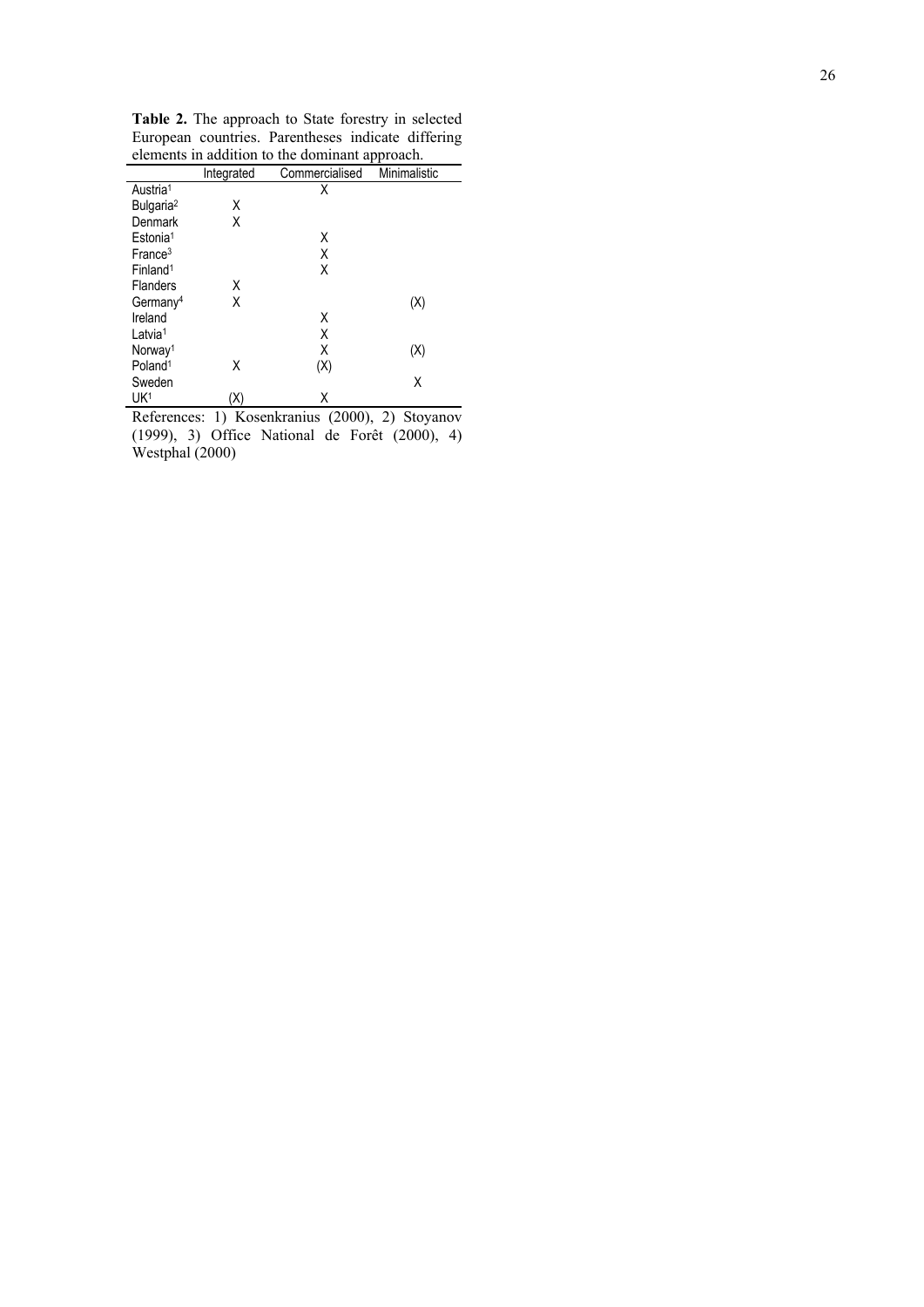|                 |   | Scenario A Scenario B Scenario C |    |
|-----------------|---|----------------------------------|----|
| Imperative i)   | a |                                  |    |
|                 |   |                                  |    |
| Imperative ii)  |   |                                  |    |
| Imperative iii) |   |                                  |    |
| Imperative iv)  |   |                                  |    |
| Imperative v)   |   | $\overline{\phantom{a}}$         | -3 |
| Imperative i)   | a |                                  |    |
|                 |   |                                  |    |

**Table 3.** The combined scorecard for all scenarios